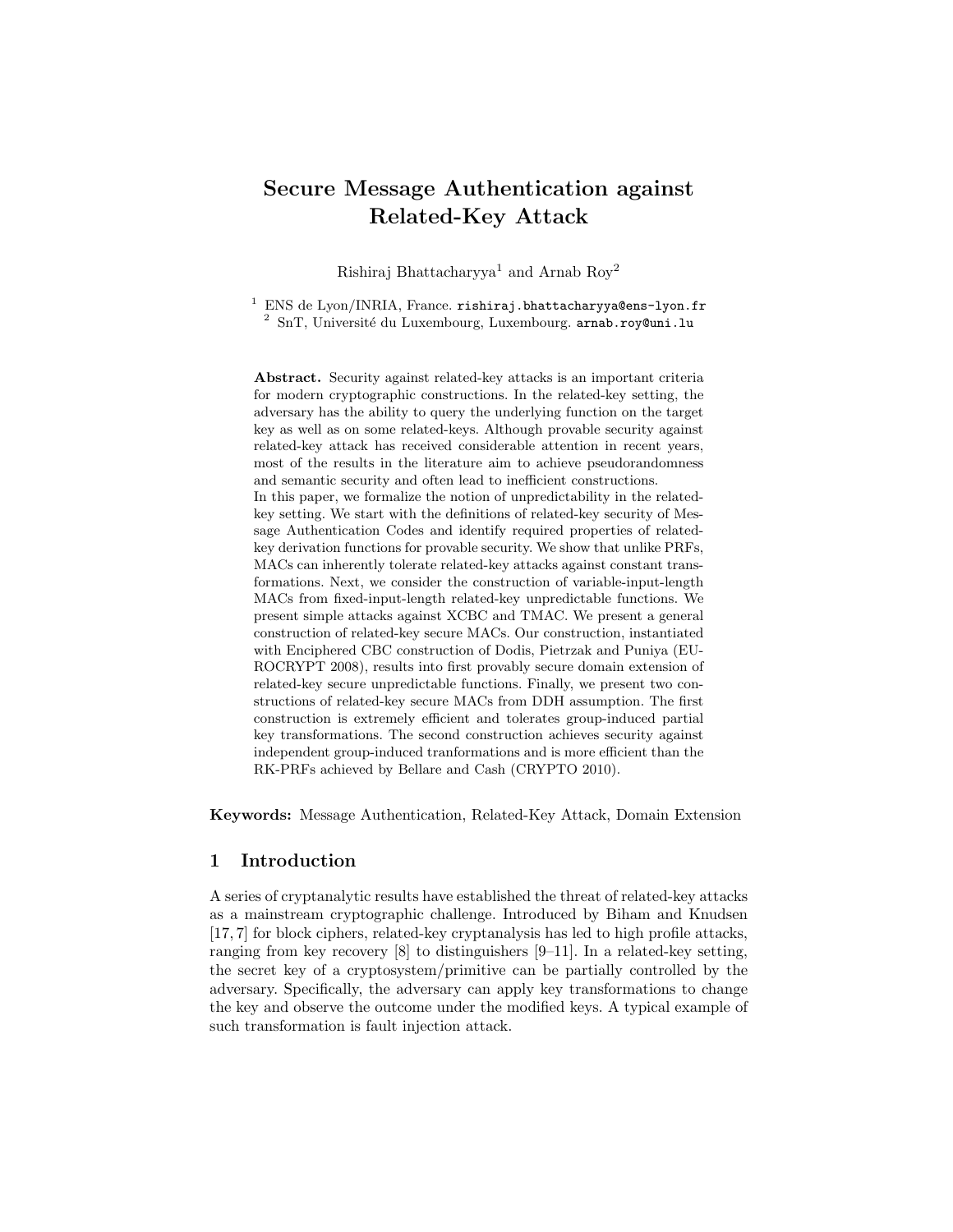Motivated by the cryptanalytic applications, Bellare and Kohno [6] initiated a theoretical study of related-key (RK) security of block ciphers, traditionally modelled as pseudorandom permutations (PRPs) and pseudorandom functions (PRFs). They defined related-key security with respect to a class of relatedkey-deriving (RKD) functions,  $\Phi$ , which specifies the relations available to the adversary, and considered an adversary who can (adaptively) choose the relation from  $\Phi$  during the attack. Although in some of the examples of [6], choice of RKD set makes the adversary quite powerful, they help to characterize the set of functions.

Despite of its importance in applied cryptography only a few positive results are known in the RK setting  $[2, 4, 6, 18]$ . Bellare and Kohno  $[6]$ , followed by Lucks [18] considered the construction of RK secure pseudorandom functions and permutations from the ideal primitives like ideal cipher. Lucks introduced the notion of group induced RKD class where, if the keyspace forms a group under some given operation, then the RKD functions may be chosen by an adversary using this group-operation. An obvious example of such operation is bit wise exclusive or (XOR) operation of a key with some known constant (of same bit length as the key). In a breakthrough result, Bellare and Cash [3] constructed RK secure PRPs based on hardness of DDH/DLIN assumptions. Although this construction proves an important feasibility result , the solution is quite inefficient and hard to use in practice.

On the other hand, related-key distinguishers have been found for widely used block-ciphers including AES [11]. Naturally, concerns are mounting over the security of the primitives, designed based on these ciphers [19]. Specifically, security of applications like message authentication codes, where block-ciphers are used heavily as the underlying primitive, needs to be revisited in light of the related-key attacks. Although, most of the popular MAC constructions were proven to be pseudorandom assuming pseudorandomness of the underlying block cipher, much weaker security notion, like unpredictability, is sufficient for MACs. As AES and some other block-ciphers are believed to remain unpredictable, even against related-key attacks, a natural question is what security guarantee we can prove from this assumption. Specifically, Can we achieve an efficient construction of Message Authentication Code, secure against related-key attacks, if we only assume related-key unpredictability from the underlying block ciphers ?

Our Results. In this paper, we focus our attention to the security of message authentication codes against related-key attacks. Instead of modeling the block cipher as RK-PRP, we model underlying block cipher as only RK unpredictable. We reconsider several practical and popular constructions from the literature, and analyze them in the light of related-key attacks, towards their feasibility as related-key MACs. We also present two proofs of concept RK unpredictable functions, both based on DDH assumption. A more detailed description of our results follows.

Definitions We start with presenting general definition of unpredictability against related-key attacks. We consider two types of security of unforgeability. In the first type (called Weak Related-Key Unforgeability), adversary's prediction has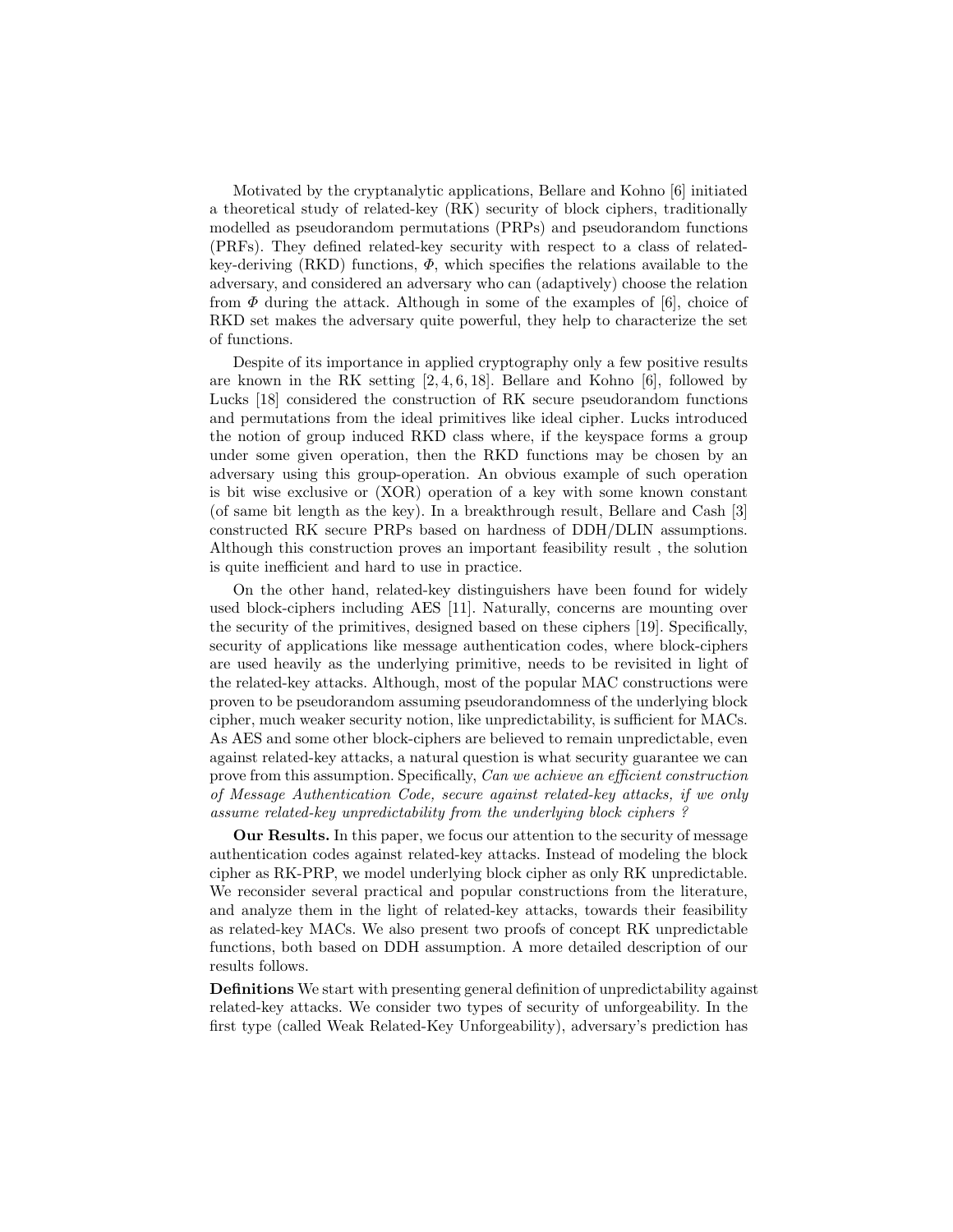to be on a fresh message, i.e. she can not predict the output of the function (on the target key) on a message, which she has queried earlier even on a relatedkey. In the stronger type (called Related-Key Unforgeability), adversary can be more powerful. She is allowed to forge a message, even if she has queried it on a related-key (although, not on the target key).

Handling constant functions We revisit the necessary conditions for the class of related-key transformations argued by Bellare and Kohno[5], specifically transformations mapping all keys to some constant. We present a simple proof that a general message authentication code is inherently secure against constant RKD functions. To the best of our knowledge, this results to a first symmetric key construction which can handle constant RKD transformations.

Cryptanalysis of popular MAC construction Next, we show negative results on many popular constructions. We show simple attacks against XCBC and TMAC. We also prove that, if the key of the MAC construction is viewed as a single key, ECBC and FCBC constructions do not guarantee unforgeability, irrespective of the strength of underlying block ciphers.

A Related-Key Secure Domain Extension The natural question that arises from the results of previous paragraph is whether any existing construction preserves unpredictability against a related-key adversary. For the general setting, most designs use the NI construction of [1]. The general idea behind the construction is a collision at the output would imply a collision at the compression function (by standard MD argument). Then one would try to design an efficient weak collision resistant compression function from unpredictable functions, and prove that a collision at the compression function output can be used to predict the output of the underlying functions. However, in the related-key scenario, this need not be the case. Indeed, the collision of the mode as well as the compression function may be with a related-key query. If the related key query was made later, then the previous approach will not work.

To solve this problem, we propose a Merkle-Damgård based construction (prefix-free NI) for related-key unpredictability. Specifically, our construction is a prefix free MD domain extension with an extra round at the end. Using this extra round, we prove that even if the collision is with a related-key query, input of the last round (during the evaluation of forgery output) is either new (hence can be used for prediction) or generates a collision with a previous query on the target key. Then one can extend the standard MD based arguments to find forgery on the underlying functions.

We instantiate this mode of operation by the enciphered CBC construction of Dodis, Pietrzak and Puniya [14], and prove that this gives a variable input length related-key unpredictable function from fixed input length related-key secure unpredictable functions and permutations.

A general construction of RK Unpredictable Functions. Our final contribution is a provably secure construction of Related Key Unpredictable function in the standard model. We instantiate this construction by two recent constructions in [12]. Our basic construction, secure against partial key-transformations, is much efficient in terms of keysize. Specifically, the keysize in our case is linear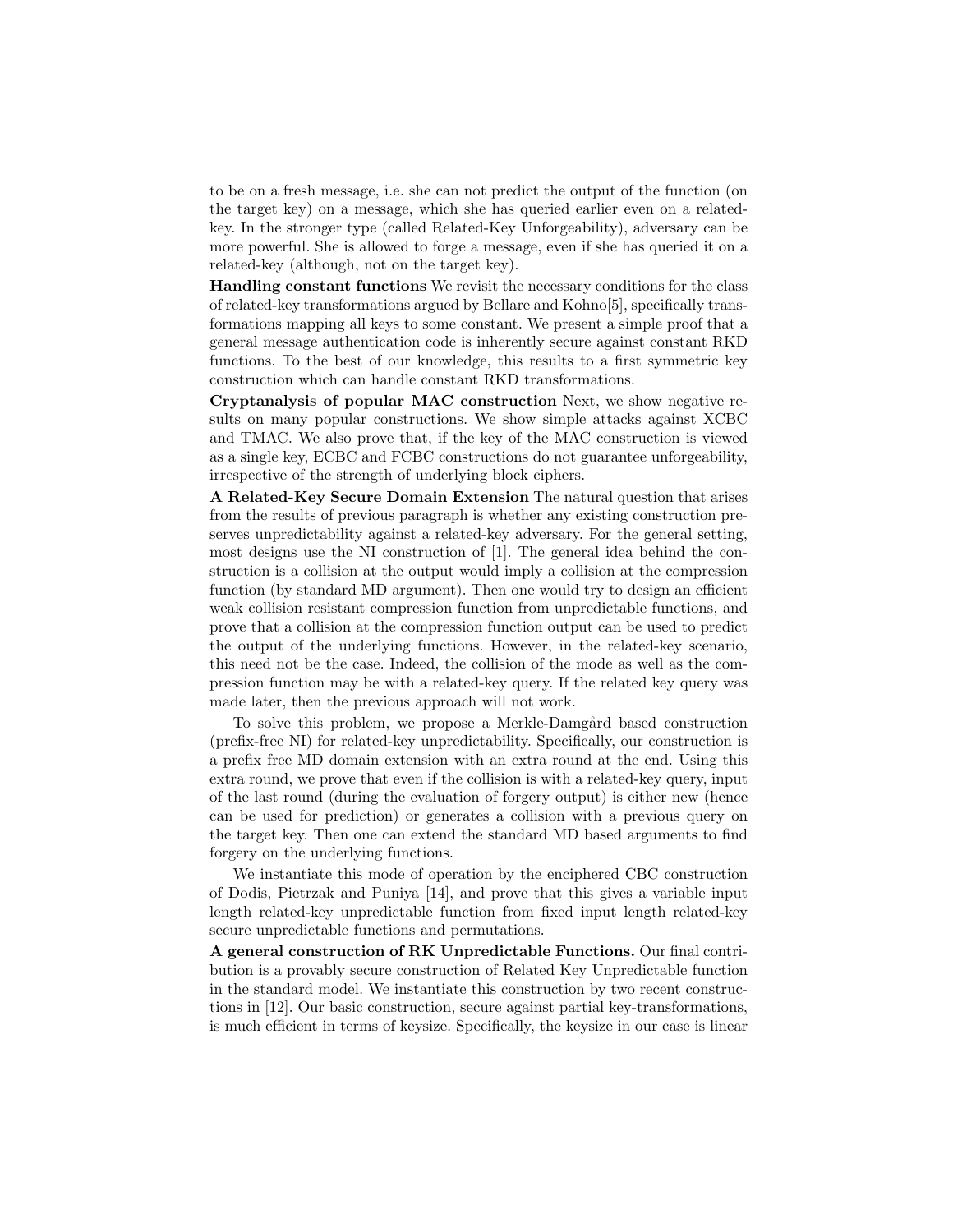as compared to quadratic keysize in [3]. Our second construction is fully secure against component-wise group induced transformations. The construction of Bellare and Cash [3] can be seen as a special case of our construction. Additionally, the concept of key homomorphism in this work avoids the complexity of key malleability faced in [3]. Compared to Bellare-Cash construction, this construction is efficient in terms of exponentiation.

# 2 Overview of our technique

CLAW-FREE RKD SETS. In this work, like most of the previous positive results, we focus on claw-free related-key deriving (RKD) functions. Roughly speaking, a set  $\Phi$  of RKD functions is called claw-free if for all but negiligible fraction of k, distinct functions  $\phi_1$  and  $\phi_2$  from  $\Phi$ ,  $\phi_1(k) \neq \phi_2(k)$ . We note that, Bellare, Cash, and Miller [4] have constructed related-key secure signature scheme where they could break this requirement. However, their construction heavily depends on the notion of ICR pseudorandom generator, which in turn depends on RKsecure pseudorandom functions. We stress that, no construction of RK-secure pseudorandom function against non-claw free RKD set is known till date, and constructions of [4] are not instantiable by current RK-secure PRFs. In such a situation, we consider the claw-free RKD sets as worthy target.

Handling Multiple Keys The most popular paradigm to design variableinput-length (VIL) MAC (or PRF) is the Hash then MAC (or Hash then PRF) approach. The message is first hashed by applying a collision resistant hash function, and then passed through an independent fixed input length MAC (PRF). Naturally, the key of such a construction contains the key(s) of the hash function (or the underlying primitive) and an independently sampled key of the final transformation. The key of the variable input length MAC is simply the concatenation of these sampled keys. The question is, how will the adversary change this key, i.e. should she consider functions which work independently over the individual keys? Or we can allow her to consider any claw-free RKD transformation over the keyspace (Cartesian product of the keyspace of the hash function and the final transformation) of the variable input length MAC.

In Section 6, we show that if we allow any claw-free RKD transformation over the keyspace, then multi-key constructions have an inherent limitation. Specifically, we show attacks on ECBC and FCBC, where the related-key adversary can turn a three key construction into a two key construction, using a claw-free RKD class.

We identify an alternative yet natural class of RKD functions, called componentwise transformation as a feasible target. A component-wise transformation over the keyspace  $\mathcal{K}^n$  is an *n*-element vector of RKD functions over  $\mathcal{K}$ . Let  $\phi =$  $(\phi_1, \phi_2, \dots, \phi_n)$  be such a vector where each  $\phi_i$  is a function over K. For any key  $k = (k_1, k_2, \dots, k_n)$ ,  $\phi(k)$  is defined by  $(\phi_1(k_1), \phi_2(k_2), \dots, \phi_n(k_n))$ . We remark that this idea of component-induced transformation is not new. In fact, constructions of RK-PRFs [3] were shown essentially for such classes. However, we are the first to formalize such idea.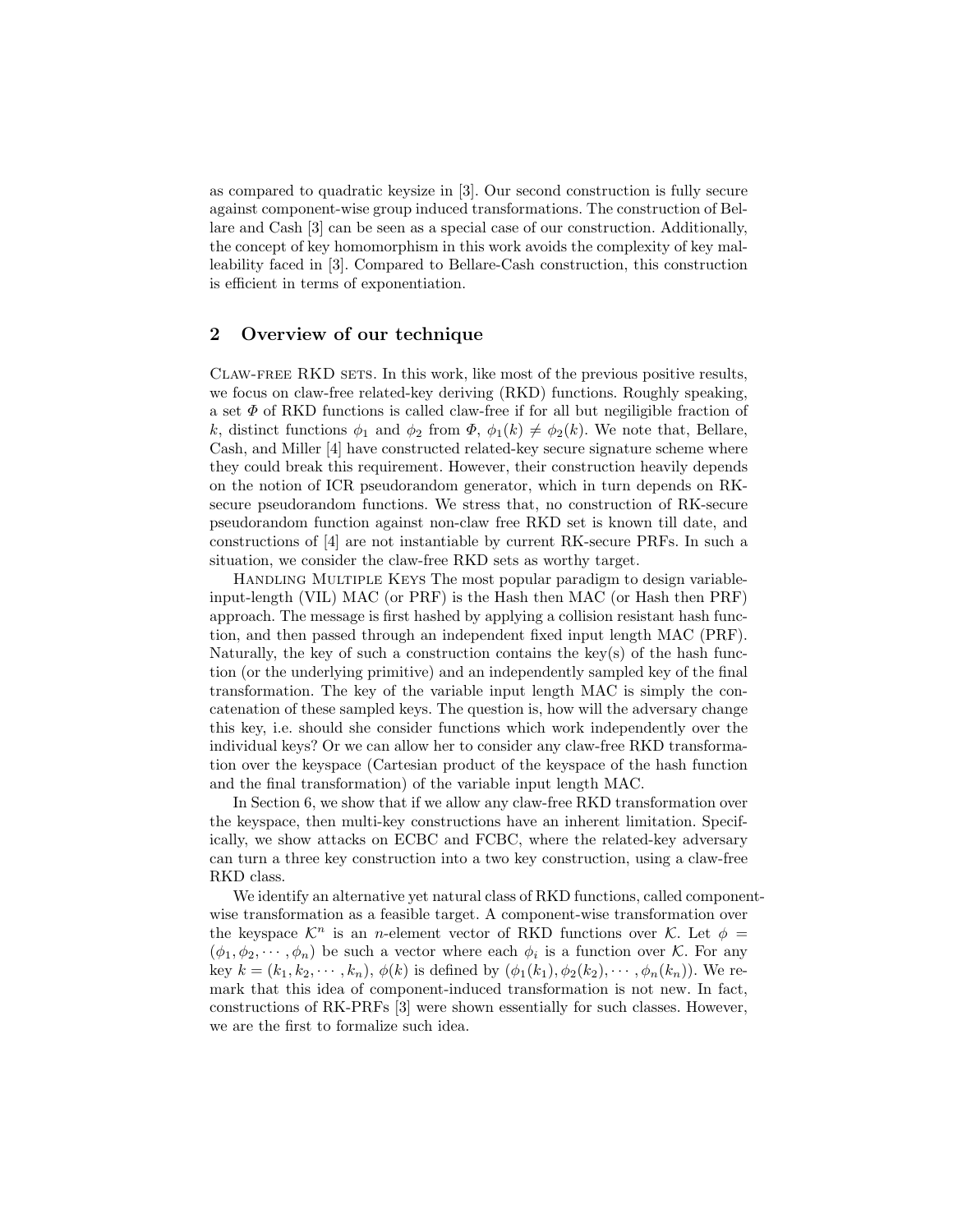Removing Unkeyed Collision Resistance Assumption One of the most important tools of the related-key secure VIL-PRF of [3] is an unkeyed collision resistant hash function with carefully chosen range. Thus, security of this PRF is based on the assumption of existence of unkeyed collision resistant hash function. This assumption is very strong (in fact, stronger than existence of one-way function) and thus undesirable. However, the problem is, if we consider keyed hash function, then that key is also subject to related key attack. It is not clear from [3], how to tackle that problem.

We solve this problem by introducing the notion of identity collision resistance and target preimage resistance for keyed hash functions. Intuitively, against an identity collision resistant hash function  $H$  with key  $k$ , a related-key adversary (which makes adaptive queries serially) will not be able to output, with significant probability, a message m such that  $H_k(m)$  matches with the output of the (related-key) queries she already made. We prove such a notion along with a notion of target preimage resistance (lifted to the RK setting) is enough for the Hash and MAC construction. We also show how to construct such an hash function from length preserving related-key secure MACs/permutations. Although we faced some technical challenges (mentioned in the previous section), we solve them with an elegant prefix-free padding and Merkle-Damgård mode of operation.

#### Independent work

Independent to our work, Xagawa [20] also considered related key security of message authentication codes over additive rkd sets, extending the results of [13]. Some of his results are similar to our algebraic constructions in Section 10.

# 3 Notations and Security Definitions

NOTATIONS: If x is a string, |x| denotes the length (number of characters) of the string,  $x[i]$  denotes the  $i^{th}$  character of x, and  $x_1||x_2||...||x_t$  denotes concatenation of t strings. For a finite set X, |X| denotes the size of the set.  $x \leftarrow_R X$  means selecting an element x uniformly at random from the set  $X$ .  $A \rightarrow x$  denotes that an algorithm A outputs x. Func $(D, \mathcal{R})$  denotes the set of all functions from D to R. A family of functions  $F : \mathcal{K} \times \mathcal{D} \to \mathcal{R}$  takes a key  $k \in \mathcal{K}$  and an input  $m \in \mathcal{D}$ , and outputs  $F(k, m)$ . Throughout the paper  $F_k$  denotes the function  $F(k, .)$ . A block-cipher is a family of permutations  $E : \mathcal{K} \times \mathcal{D} \to \mathcal{D}$  and  $E_k$  denotes the permutation  $E(k,.)$  for  $k \in \mathcal{K}$ .

UNFORGEABILITY OF A FUNCTION FAMILY: The security of  $F$  as a MAC is expressed via the following security game, where  $A$  is an adversary with oracle access to  $F_k$ ,

Game UF-CMA

- Setup:  $k \leftarrow_R \mathcal{K}$ .
- Query Phase: A makes a set of queries Q to the oracle  $F_k$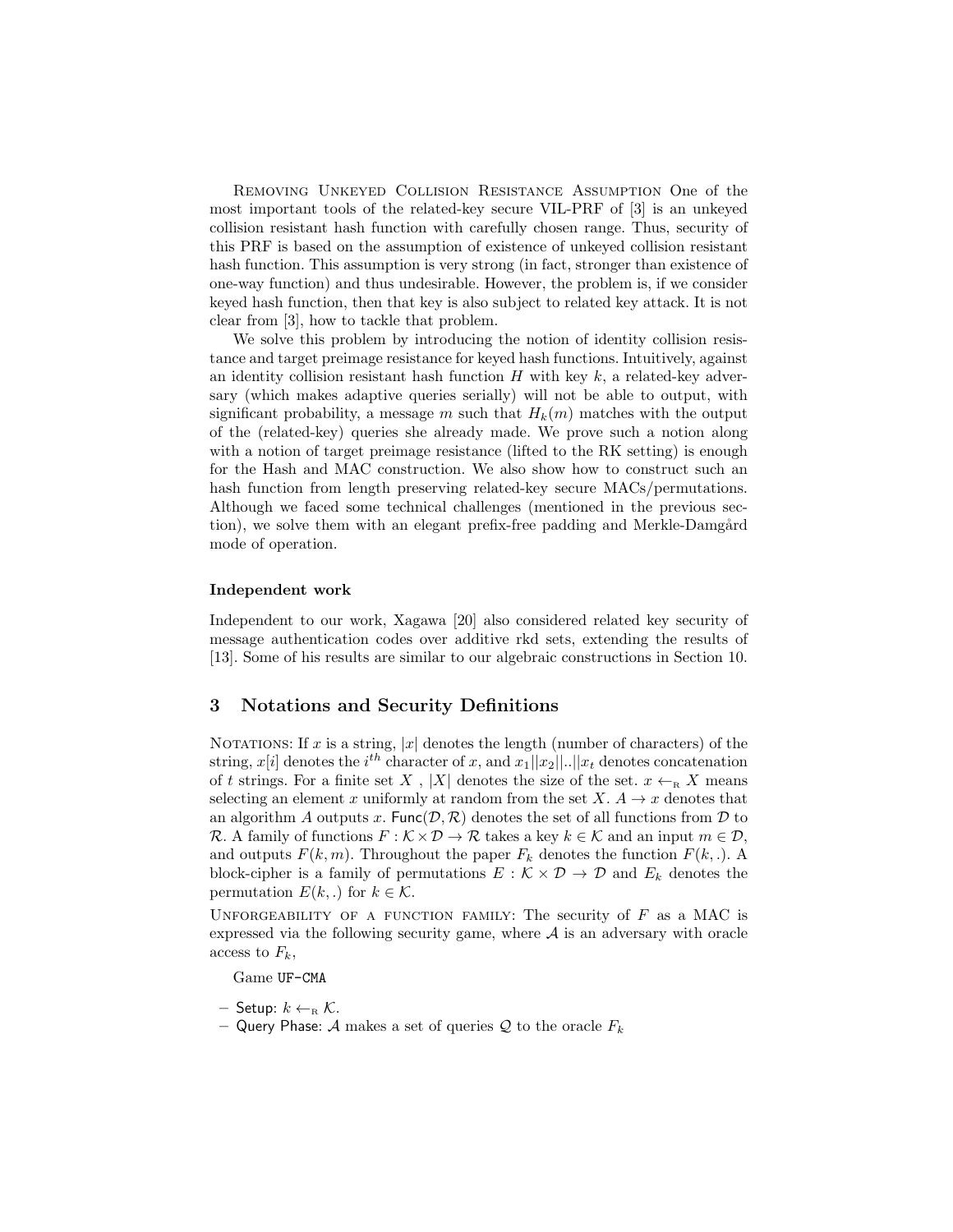– Guess Phase:  $A \rightarrow (m, \sigma)$ .

 $\ddot{\phantom{a}}$ 

– Verify: If  $m \notin Q$  and  $F_k(m) = \sigma$  then A wins, else A looses.

A family of function F is said to be  $(q, \ell, \epsilon)$  unforgeable under chosen message attack if for all adversary  $A$  who makes q queries with total size of the queries  $\ell$  bits,

$$
\mathbf{Adv}_{F}^{mac}(\mathcal{A}) \stackrel{def}{=} Prob[\mathcal{A} \text{ wins game UF-CMA}] \le \epsilon.
$$

We note that the notion of unforgeability is also known as the unpredictability.

FRAMEWORK FOR RELATED-KEY ATTACK In the related-key setting, security of a function family  $F(\mathcal{K}, \mathcal{D}, \mathcal{R})$  is defined against a *related-key adversary*. At the beginning of the corresponding security game the adversary outputs a set of functions  $\Phi \subseteq \text{Func}(\mathcal{K}, \mathcal{K})$ , called related-key deriving (RKD) functions. Throughout the game, the adversary has access to a *related-key oracle*  $F_{\text{RK}}$ . The oracle takes an ordered pair  $(m, \phi)$  as input  $(m \in \mathcal{D}, \phi \in \Phi)$  and returns  $F(\phi(k), m)$ , where  $F_k \in F(\mathcal{K}, \mathcal{D}, \mathcal{R})$  for some  $k(\leftarrow_R \mathcal{K})$  unknown to the adversary.

If  $\Phi$  contains the identity function id then  $F_{\text{RK}}$  can also simulate the oracle  $F(k,.)$ . For the rest of the paper unless specified we will assume that  $\Phi$  includes the function id.

In [18] Lucks described an elegant way of choosing  $\Phi$  as a set of group-induced *transformations* when  $(K, *)$  is a group.

**Definition 1.** (Group Induced Transformations [18]) Let  $K$  be a group under operation  $\circ$ . A group induced transformation is a set of functions,  $\Phi$ , over K defined as

$$
\Phi \stackrel{def}{=} \{\phi : \mathcal{K} \to \mathcal{K} | \exists \delta \in \mathcal{K} : \phi(k) = k \circ \delta\}
$$

Another important family of RKD functions, called partial transformations, is also used in [6, 18]. Partial transformations restrict the adversary to choose a function which can change only a part of the entire key. For example if we have a family of functions with key space  $\mathcal{K} \times \mathcal{K}$ , then a partial key transformation  $\phi'$  can be defined as  $\phi'(k_1, k_2) = (k_1, \phi(k_2))$  where  $\phi$  is an RKD function on K.

Finally, we introduce the notion of component-induced key transformations for multiple-key constructions.

Definition 2. (Component-wise Transformations) Let  $\mathcal{K} = \mathcal{K}_1 \times \mathcal{K}_2 \times$  $\cdots$  K<sub>n</sub> be a set of keys. A component-wise transformation is a set of functions  $\Phi$ over  $K$  defined as

$$
\Phi \stackrel{def}{=} \{\phi = (\phi_1, \phi_2, \cdots, \phi_n) | \forall i, \phi_i : \mathcal{K}_i \to \mathcal{K}_i, \forall k = (k_1, k_2, \cdots, k_n) \in \mathcal{K}
$$

$$
\phi(k) = (\phi_1(k_1), \phi_2(k_2), \cdots, \phi_n(k_n))\}
$$

We stress that, in case of component-wise transformations each  $\phi_i$  is applied on  $k_i$  and is independent to other  $k_i$ s.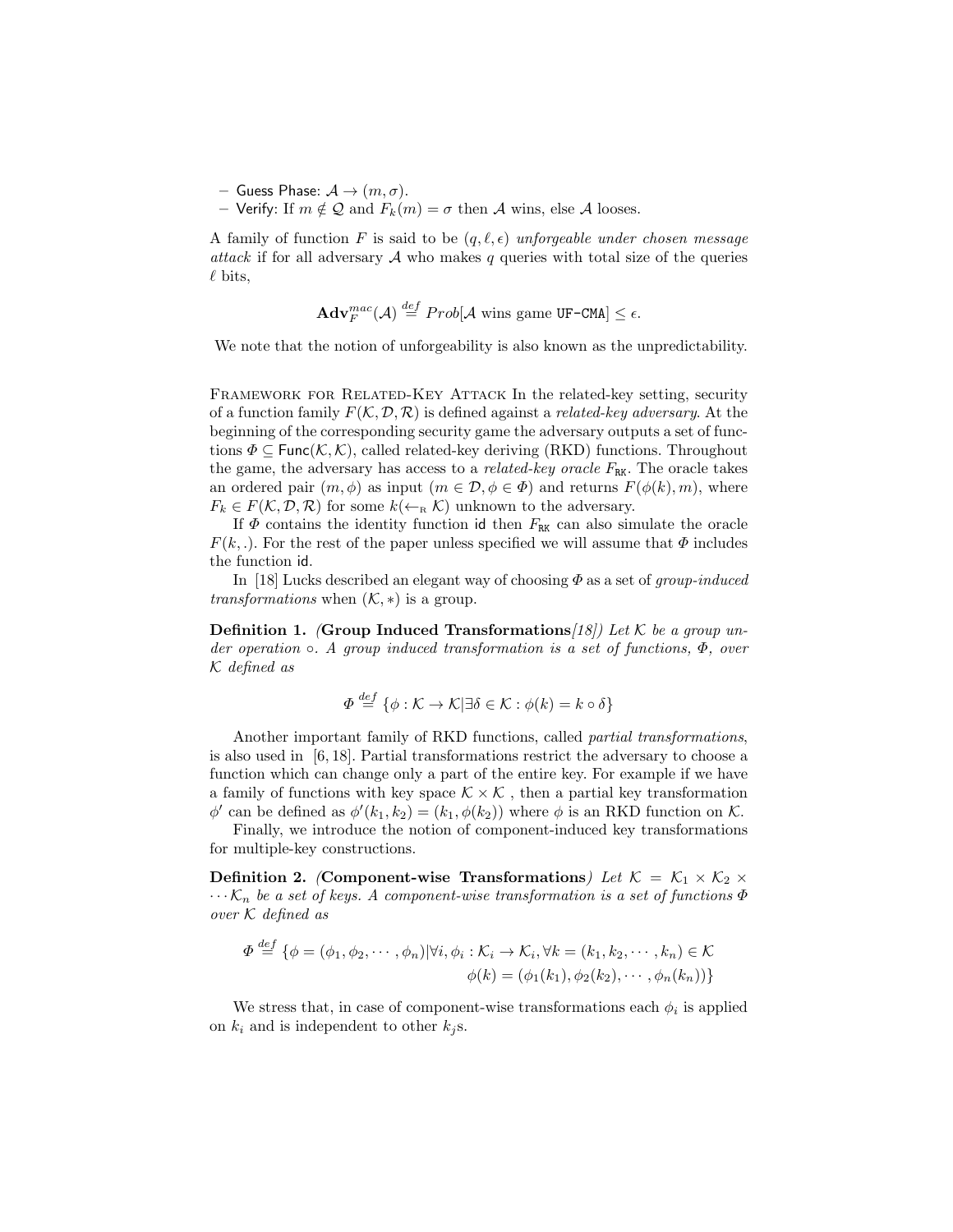## 4 Unforgeability against Related-Key Attack

We start with a formal definition of the related-key security for MACs. Recall that, in the related-key setup, the adversary may query the oracle on a message and a related-key. The obvious way (analogous to [16], in the context of signature) to define the notion of related-key-unforgeability would be to ensure that the forgery  $m^*$  was never queried to the oracle with the relation id. However, the adversary may define the RKD function to be such that it agrees with id for all but negligable fraction of the keys. For such a function, the security gets broken trivially. In other words, such a restriction would force the RKD class to be claw-free. We present a general definition of related-key unforgeability through the following game between an adversary and the challenger. The adversary A has oracle access to  $F_{\text{RK}}$ .

Game RK-UF-CMA

- Setup:  $k \leftarrow_R \mathcal{K}$ , A gets the security parameter  $\lambda$ . A submits the description of the RKD class  $\Phi$ .  $\mathcal{Q} = \emptyset$ .
- Query: A adaptively queries with  $(m, \phi)$ , the challenger returns  $F(\phi(k), m)$ .  $\mathcal{Q} = \mathcal{Q} \cup (m, \phi).$
- Guess: A outputs a forgery  $(m^*, \sigma^*)$ .
- Verify: If  $F(k, m^*) = \sigma^*$ , and  $\phi(k) \neq k$  for all  $(m^*, \phi) \in \mathcal{Q}$  then A wins else A looses.

**Definition 3.** (Related-Key Unforgeability) A family of functions  $F$  is said to be  $(q, \ell, \epsilon)$  unforgeable under chosen message related-key attack over the RKD set  $\Phi$  if for all adversary A who makes q queries with total size of the queries  $\ell$ bits,

 $\boldsymbol{Adv}_{F}^{k-mac}(\mathcal{A}, \boldsymbol{\Phi}) \stackrel{def}{=} \textit{Prob}[\mathcal{A} \textit{ wins game RK-UF-CMA with RKD set } \boldsymbol{\Phi}] \leq \epsilon$ 

where the probability is taken over the key  $k$  and the internal randomness of  $A$ .

# 5 Properties of RKD Transformations

In this section, we analyze the necessary properties of  $\Phi$ , the RKD transformation, necessary for related-key security of MAC. In [5], Bellare Kohno proposed two essential conditions, namely unpredictability and claw-free ness, for RKD functions for related-key security. Specifically, they proved that if  $\Phi$  contains a constant function, then no block cipher can be pseudorandom against relatedkey attack over  $\Phi$ . In a sharp contrast, we now prove that, a general message authentication code is inherently secure against constant RKD functions.

**Theorem 1.** Let  $F: K \times D \to \mathcal{R}$  be a MAC. Let  $\Phi \stackrel{def}{=} \{\phi_c: c \in \mathcal{K}, \forall k \in$  $\mathcal{K}, \phi_c(k) = c$  be the set of constant RKD transformations. For all related-key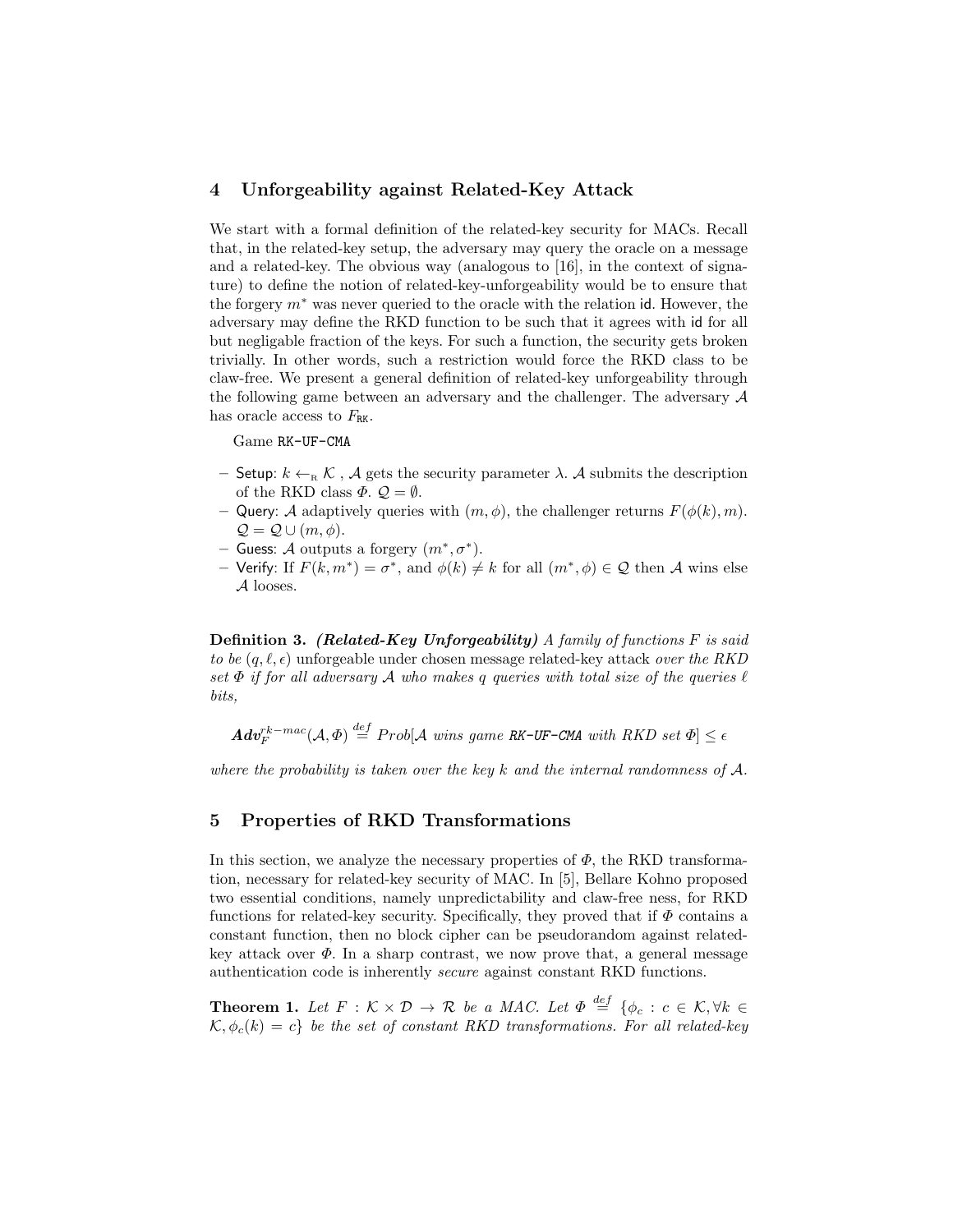adversary  $\mathcal{A}_{RK}$  against related-key unforgeability of F over RKD set  $\Phi$ , there exists adversary A such that

$$
\boldsymbol{Adv}_{F}^{rk-mac}(\mathcal{A}_{RK},\varPhi)\leq \boldsymbol{Adv}_{F}^{mac}(\mathcal{A})
$$

*Proof.* The main idea of the proof is the following: the adversary  $A$  will simulate  $\mathcal{A}_{RK}$ . When  $\mathcal{A}_{RK}$  queries with id, A will answer the queries by making query to its own oracle. However as the related-key functions are constant functions, A can answer any related-key query  $(m, \phi_c)$  by computing  $F(c, m)$  on its own<sup>3</sup>. Finally when  $A_{RK}$  outputs a forgery  $(m^*, \sigma^*)$ , A outputs  $(m^*, \sigma^*)$ . By the condition of the game RK-UF-CMA,  $(m^*, id)$  was never queried by  $\mathcal{A}_{RK}$ . Hence  $(m^*, id)$  was never queried by A as well. So, A succeeds whenever  $A_{RK}$  succeeds.

Insecurity against colliding functions The claw-freeness condition, however, is essential for security of related-key security of MAC. The attack of [5], involving addition and xor over the keyspace, can indeed recover the secret key, resulting a forgery. For detailed description of this attack, we refer the reader to Proposition 4.3 of [5].

# 6 Related-Key Attacks against popular MAC constructions

In this section we show examples of some simple related-key adversaries against some well known MAC constructions. We consider two popular variants of CBC-MAC, namely XCBC and TMAC. Constructions like ECBC and FCBC can also be attacked with a more aggressive class of transformations. Due to space constraint, the cryptanalysis of ECBC and FCBC are omitted in this proceedings version. All these constructions were proved to be secure under the assumption that underlying block cipher is PRP. Although our ultimate aim is to achieve a related-key secure MAC when the underlying primitive is related-key unforgeable, in the following examples we show that the XCBC and TMAC can be forged using related-key attack even if the underlying block ciphers are relatedkey secure prp.

Proposition 2 *XCBC* is not related-key secure.

*Proof.* The attack is extremely simple. Let n be the block length of the underlying block cipher. Consider a message  $m = m_1||m_2$  such that  $|m_1| = |m_2| = n$ . Let the RKD set chosen by adversary be  $A_{RK}$ .  $\Phi = {\phi_i(k_1, k_2, k_2) = (k_1, k_2 \oplus i, k_3)}$ :  $0 < i < 2^{|k_2|}\}$ Uid.  $\mathcal{A}_{RK}$  makes a related-key query  $(m, \phi_i)$  for any  $i > 0$ . Suppose  $\sigma$  be the answer.  $\mathcal{A}_{RK}$  returns  $(m^*, \sigma)$ , where  $m^* = m_1 || m_2 \oplus i$ .

let  $y = E_{k_1}(m_1)$ . Then the last block operation is  $E_{k_1}(y \oplus m_2 \oplus k_2)$ . We know that  $E_{k_1}(y \oplus m_2 \oplus (k_2 \oplus i)) = E_{k_1}(y \oplus (m_2 \oplus i) \oplus k_2)$ . Hence  $XCBC_{\text{RK}}(m, \phi_i) =$  $XCBC(m^*) = \sigma$ . This implies  $(m^*, \sigma)$  is a valid forgery and  $\mathbf{Adv}_{XCBC}^{rk-mac}(\mathcal{A}_{XCBC}, \Phi) =$ 1.

<sup>&</sup>lt;sup>3</sup> Note that, obvious description of  $\phi_c$  leaks the constant c.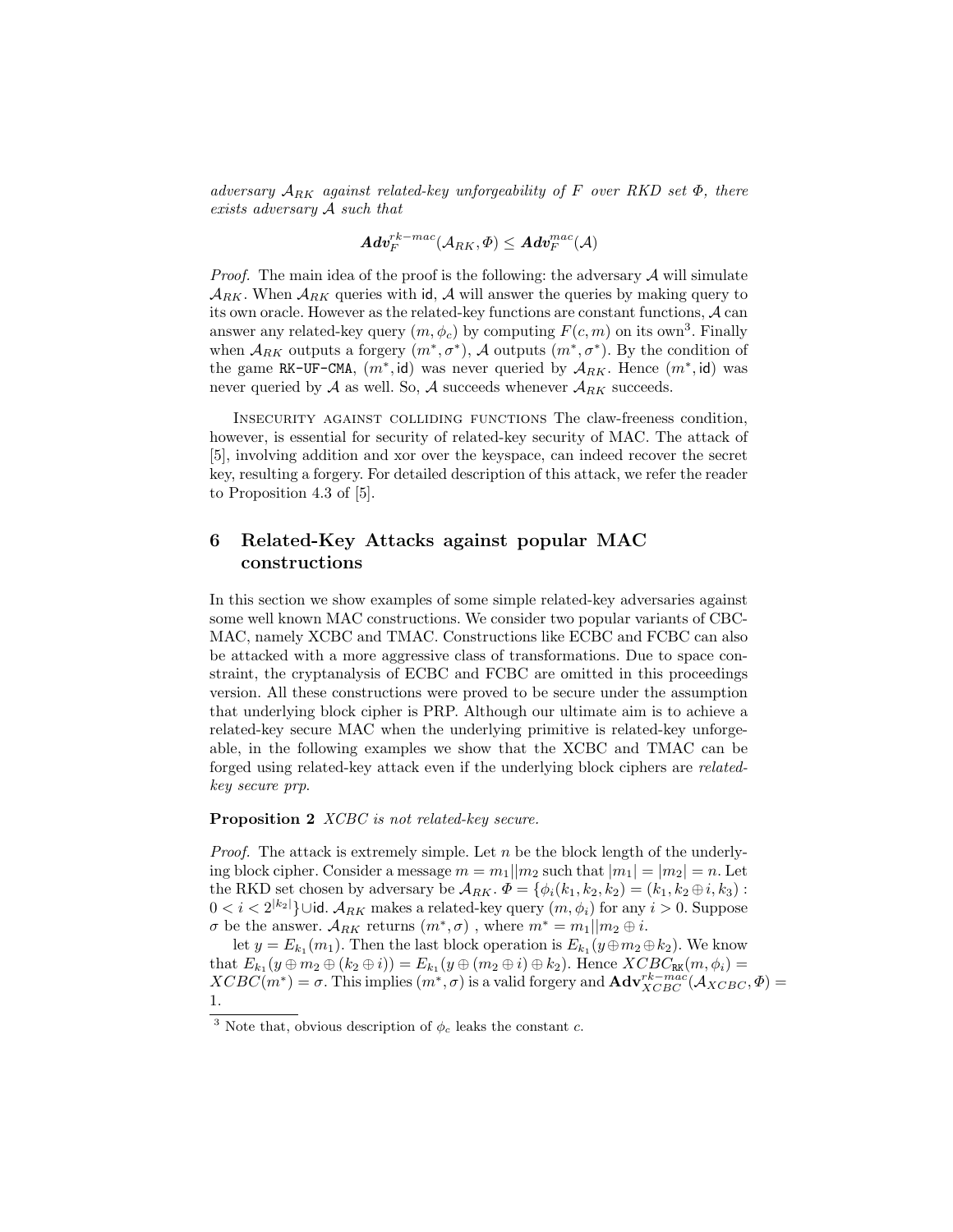TMAC can be viewed as a variant of XCBC MAC and instead of using three keys it uses two keys in the construction. The last block operation of TMAC is given as  $E_{k_1}(m' \oplus (k_2 \cdot u))$ , where u is a constant polynomial in  $GF(2^n)$  and the product is performed in the same field. The simplification of the product  $x \cdot u$  is linear in  $x$ . Hence using a RKD set similar as above the adversary will be able to forge TMAC.

#### Corollary 1. TMAC is not a secure MAC against related-key attack.

PREWHITENING KEY AND RKA: Both the attacks described above exploit the use of prewhitening key. Suppose a MAC construction involves an operation of the form  $E_{k}(k * x)$  (where x is a chaining value independent of k and  $*$  is a commutative-group induced operation ) and  $k$  is independent of  $k'$  and other keys used in the construction. Then it is always possible to mount similar related-key attack as above.

# 7 Technical Tools

In this section we introduce the tools we use in our construction. First we introduce the notion of weak unforgeability against related-key attack, which essentially bridges the notion of unforgeability between the standard and the related-key settings.

#### Weak Unforgeability against Related-Key Attack

**Definition 4.** (Key-Homomorphic MAC) Let  $F : K \times D \rightarrow \mathbb{R}$  be family of MACs. We say that F is key-homomorphic MAC if  $K$  and  $R$  are groups with efficient operations (⊙ and  $*$  respectively) and for any fixed  $m \in \mathcal{D}$ , there is a group homomorphism form K to R. Specifically, for any  $k_1, k_2 \in \mathcal{K}$ ,

$$
F_{k_1 \circ k_2}(m) = F(k_1, m) * F(k_2, m)
$$

Let F be a family of key-homomorphic MACs and  $\Phi^{\circ}$  a  $(\mathcal{K}, \circ)$  group-induced RKD set. Essentially, for  $\phi \in \Phi^{\circ}$ , one can compute  $F(\phi(k), m)$  by making queries to  $F(k, m)$  and using the group homomorphism property of F. In the RK-UF-CMA game, the adversary is challenged to forge  $F(k,.)$ . Apparently, finding  $F(\phi(k),.)$ from  $F(k,.)$  does not directly help her. However, the adversary may first query the related-key oracle and get  $F(\phi(k), m)$  for some m, then using the group homomorphism property, predict the value of  $F(k, m)$ . To see this, consider an adversary A who makes a query  $(m, \phi)$  to  $F_{\text{RK}}$  for some  $m \in \mathcal{D}$ . Now, we know that  $\phi(k) = k \circ \delta$  for  $\delta \in \mathcal{K}$ . So, A knows  $\sigma_1 = F(\phi(k), m)$  and can compute  $\sigma_2 = F(\delta, m)$  on her own as the family F is public. Hence, A successfully forges  $F(k,.)$  with  $(m,\sigma)$  where  $\sigma = \sigma_1 * \sigma_2^{-1}$ .

We observe that, previous adversary  $A$  is not a unique-message adversary. Against a unique-message adversary of the RK-UF-CMA game, a key-homomorphic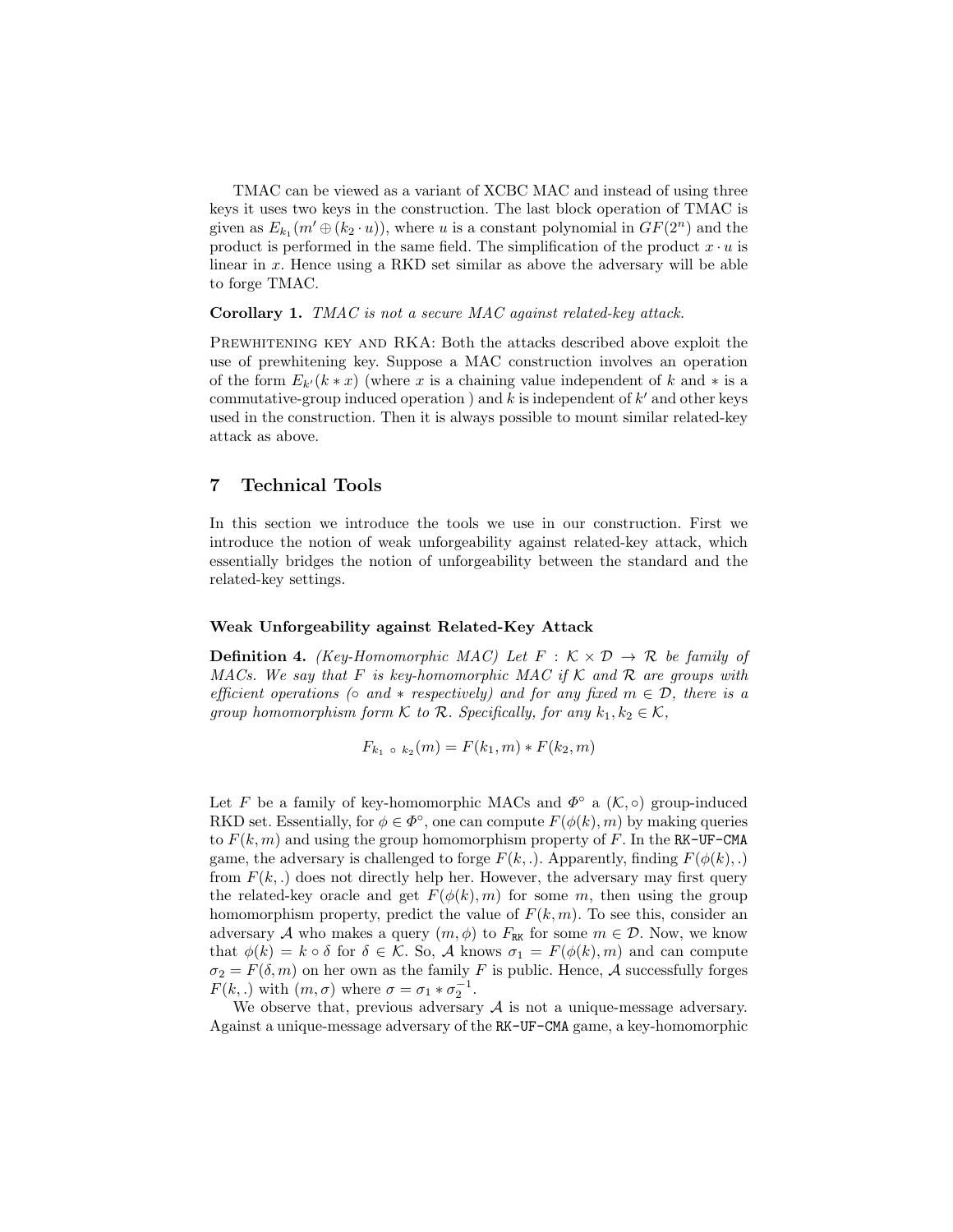MAC is related-key unforgeable over group induced  $\Phi$ . Motivated by this observation, we introduce the notion of weak unforgeability against related-key attack. In this case, the adversary is not allowed to forge a message which she has queried even on some non-id RKD function.

Game WeakRK-UF-CMA

- Setup:  $k \leftarrow_R K$ , A gets the security parameter  $\lambda$ . A submits the description of the RKD class  $\Phi$ .  $\mathcal{Q} = \emptyset$ .
- Query: A adaptively queries with  $(m, \phi)$ , the challenger returns  $F(\phi(k), m)$ .  $\mathcal{Q} = \mathcal{Q} \cup (m, \phi).$
- Guess: A outputs a forgery  $(m^*, \sigma^*)$ .
- Verify: If  $F(k, m^*) = \sigma^*$ , and  $(m^*, \phi) \notin \mathcal{Q}$  for any φ then A wins else A looses.

**Definition 5 (Weak RK-Unforgeability).** A family of functions  $F$  is said to be  $(q, \ell, \epsilon)$  weakly unforgeable under chosen message related-key attack (WRK-UF) over the RKD set  $\Phi$  if for all adversary A who makes q queries with total size of the queries  $\ell$  bits,

 $\boldsymbol{Adv}_{F}^{wrk-mac}(\mathcal{A},\varPhi)\overset{def}{=} Prob[\mathcal{A} \,\, wins \,\,game \,\,WeakRK-UF-CMA \,\,with \,\,RKD \,\,set \varPhi] \leq \epsilon$ 

where the probability is taken over the key  $k$  and the internal randomness of  $A$ .

For a key homomorphic MAC the following lemma can be proved in a straightforward way.

Lemma 1. (Key Homomorphic MAC is WRK-UF) Let  $F : K \times D \to \mathcal{R}$  be a family of key-homomorphic MACs. Let  $\Phi$  be a claw-free set of group induced RKD functions. F is a secure WRK-UF over  $\Phi$ . Specifically, for every  $(q, \ell)$ adversary A, there exists a  $(q, \ell)$  adversary  $A_F$  such that

$$
\boldsymbol{Adv}_{F}^{wrk-mac}(\mathcal{A},\varPhi)\leq \boldsymbol{Adv}_{F}^{mac}(\mathcal{A})
$$

Identity Fingerprint The main technical tool used in [3] in order to construct the RK secure PRF is the notion of key fingerprint. Informally, a key fingerprint (as defined in [3]) is a vector over the message space, such that under two different keys, outputs of the function will be different on at least one index. However, as observed in [4], this notion is too demanding and may not be achievable for some PRFs.

In this paper, we consider the following relaxed notion of key fingerprint.

**Definition 6.** (Identity Fingerprint) Let  $F : \mathcal{K} \times \mathcal{D} \to \mathcal{R}$  be family of functions and  $\Phi$  be a set of RKD functions over K. Let w be a d dimensional vector over D. We call w an identity-fingerprint of F over  $\Phi$  if

$$
Prob_{k\leftarrow R}K\left[\forall\phi\in\Phi:\left(F(k,w_1),F(k,w_2),\cdots,F(k,w_d)\right)\right]
$$

$$
\neq \left(F(\phi(k),w_1),F(\phi(k),w_2),\cdots,F(\phi(k),w_d)\right)\right]>1-neg
$$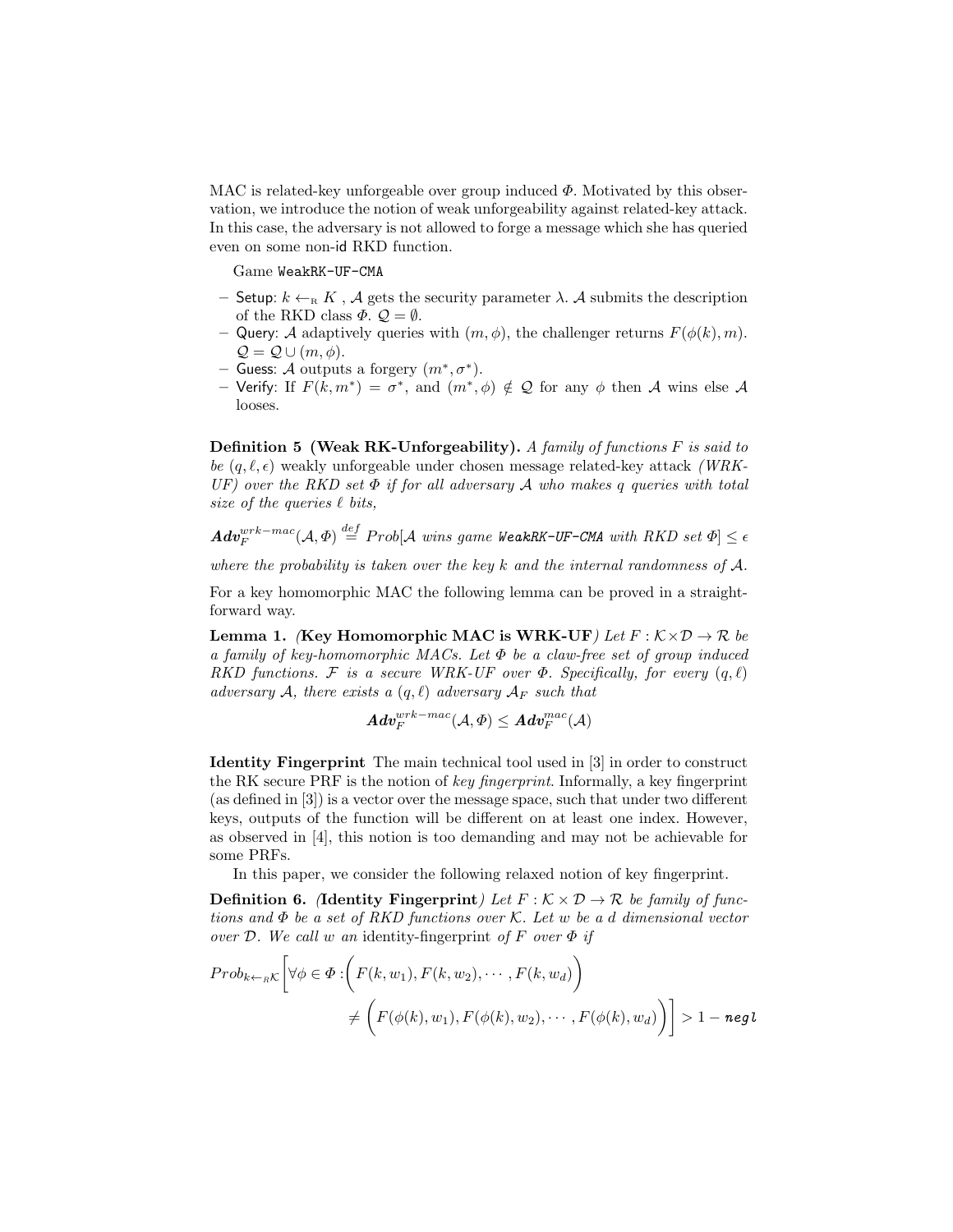where  $d = \mathcal{O}(|k|)$ , negl is some negligible function in terms of |k|.

We remark that, the identity key fingerprint notion of [4] is similar. As argued in [4], few distinct points from the domain can be considered as a candidate identity fingerprint for any practical block-cipher. Although we cannot prove it formally, such an assumption seems to be consistent with the premise of cryptanalysis.

ICTPR hash function In this paper we remove the collision resistant hash function assumption. In our framework, we encounter keyed hash function which is subject to tampering by the adversary. To achieve security even in such a scenario, we propose and use the notion of ICTPR hash functions.

An ICTPR hash function  $H : \mathcal{K} \times \mathcal{D} \to \mathcal{R}$  has two properties: identitycollision (IC) resistance and target preimage (TP) resistance

IDENTITY COLLISION RESISTANCE. Roughly, the identity collision resistance ensures that, for (related-key) adversary with oracle access to  $H_{\text{RK}}$ , output of a query on a message m and the secret key (i.e. query of the form  $(m, id)$ ), does not collide with the output of some previous query (even on a related-key). The formal security game works in the following way.

Game ID-CR

- Setup:  $k \leftarrow_R \mathcal{K}$ , A gets the security parameter  $\lambda$ . A submits the description of the RKD class  $\Phi$ .  $\mathcal{Q} = \emptyset$ .
- Query: A adaptively queries with  $(m, \phi)$ , the challenger returns  $H(\phi(k), m)$ .  $\mathcal{Q} = \mathcal{Q} \cup (m, \phi).$
- Collision:  $A$  outputs a message  $m^*$ .
- Verify: If for some  $(m, \phi) \in \mathcal{Q}$ ,  $H(\phi(k), m) = H(k, m^*)$  and  $(m^*, \text{id}) \notin \mathcal{Q}$ then  $A$  wins else  $A$  looses.

Definition 7. (Identity Collision Resistant Hash Function) Let  $H : \mathcal{K} \times$  $\mathcal{D} \to \mathcal{R}$  be family of hash functions and  $\Phi$  be a set of RKD functions on K. H is said to be  $(q, \ell, \epsilon)$  identity collision resistant (ICR) over the RKD set  $\Phi$  if for all adversary A who makes q queries with total size of the queries  $\ell$  bits,

 $\boldsymbol{Adv}^{icr}_H(\mathcal{A}, \Phi) \stackrel{def}{=} \text{Prob}[\mathcal{A} \text{ wins game ID-CR with RKD set } \Phi] \leq \epsilon$ 

where the probability is taken over the key  $k$  and the internal randomness of  $A$ .

Target Preimage Resistance against Related-Key Attack. In addition to the identity collision resistance, we also need a notion of everywhere preimage resistance against related-key attacks. The preimage resistance game between an adversary A and a challenger for a hash function  $H : \mathcal{K} \times \mathcal{D} \to \mathcal{R}$  is described as following

Game RK-TPR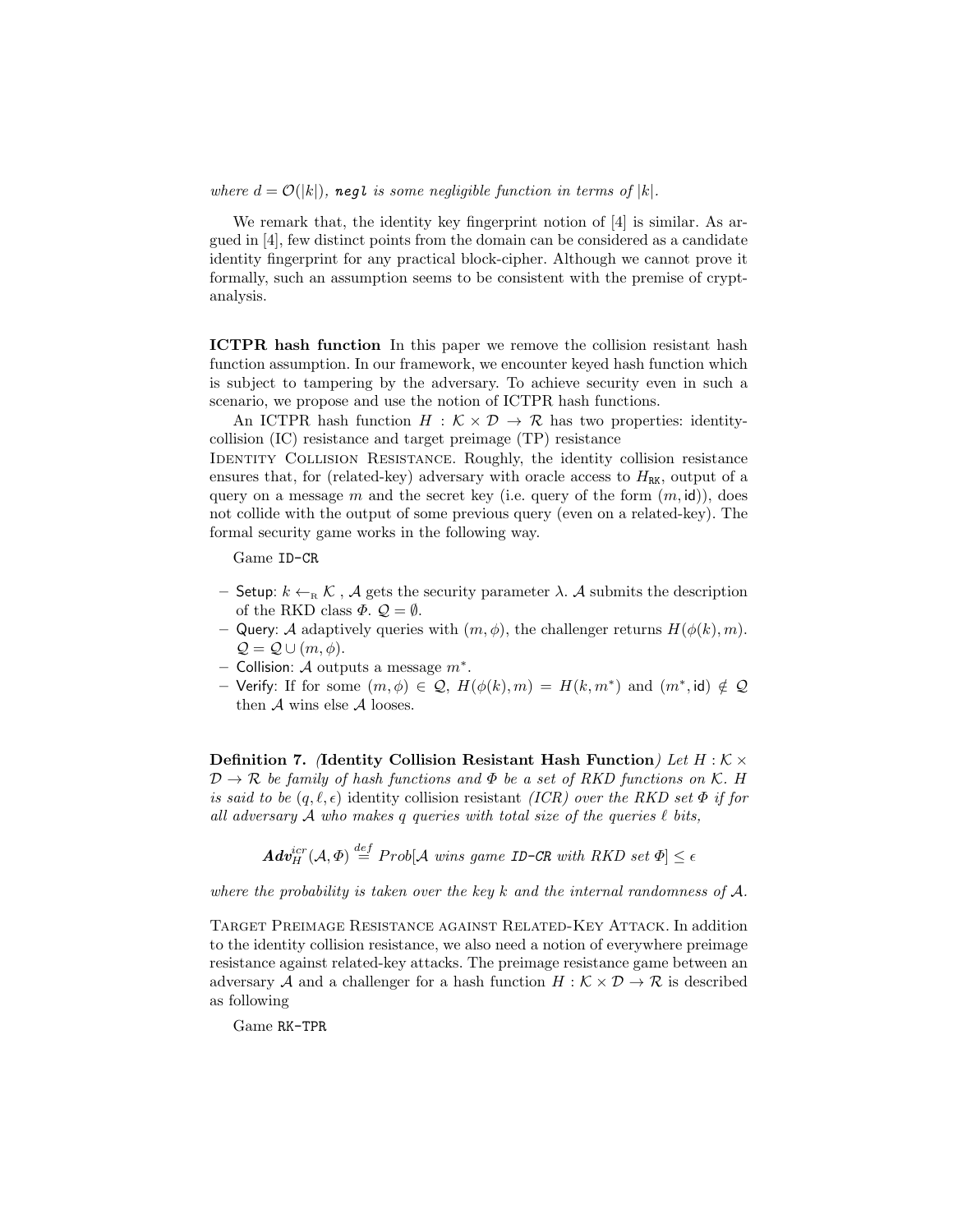- Setup:  $k \leftarrow_R \mathcal{K}$ , A gets the security parameter  $\lambda$ . A submits t targets  $z_1, \dots, z_t \in \mathcal{R}$ , and the description of the RKD class  $\Phi$ .  $\mathcal{Q} = \emptyset$ .
- Query: A adaptively queries with  $(m, \phi)$ , the challenger returns  $H(\phi(k), m)$ .  $\mathcal{Q} = \mathcal{Q} \cup (m, \phi).$
- Preimage:  $\hat{A}$  outputs a message  $m^*$ .
- Verify: If  $H(k, m^*) = z_i$ , for some *i* then A wins else A looses.

Definition 8. (Related-Key Target Preimage Resistant Hash Function) Let  $H : \mathcal{K} \times \mathcal{D} \to \mathcal{R}$  be family of hash functions and  $\Phi$  be a set of RKD functions on K. H is said to be  $(q, t, \ell, \epsilon)$  related-key target preimage resistant  $(RK-TPR)$ over the RKD set  $\Phi$  if for all adversary  $\mathcal A$  who submits t targets, makes q queries with total size of the queries  $\ell$  bits,

 $\boldsymbol{Adv}^{k-tpr}_H(\mathcal{A}, \Phi) \stackrel{def}{=} Prob[\mathcal{A} \text{ wins game RK-TPR with RKD set } \Phi] \leq \epsilon$ 

where the probability is taken over the key  $k$  and the internal randomness of  $A$ .

We define ICTPR advantage of an adversary  $A$  against a hash function  $H$  as

$$
\mathbf{Adv}^{ictpr}_H = \mathbf{Adv}^{rk-tpr}_H + \mathbf{Adv}^{icr}_H
$$

## 8 Construction of Related-Key secure MAC

In this section, we show a general construction of related-key secure MAC. The basic essence of our construction is essentially the Hash then MAC paradigm of An and Bellare [1], lifted to the related-key setting. In fact most of the proposed VIL-MAC constructions [15, 14] have been proved secure in this paradigm. The intuitive approach while extending the arguments of [1] would be to show that a suitable hash function H followed by a FIL-related-key unforgeable MAC  $F$  will give us a VIL-related-key secure MAC G. However, in the following theorem, we prove that, for claw-free RKD sets, if the hash function is ICTPR, it is enough for F only to be weak related-key unforgeable (cf. Definition 5).

**Theorem 3.** Let  $F : \mathcal{K}_1 \times \mathcal{D} \rightarrow \mathcal{R}$  be a weak related-key unforgeable MAC over RKD set  $\Phi_1$  with identity fingerprint  $\overline{w} = (w_1, w_2, \dots, w_d)$ . Let  $H : \mathcal{K}_2 \times$  ${0,1}^* \rightarrow \mathcal{D}$  be a ICTPR hash function over the RKD set  $\Phi_2$ . Let  $G : (\mathcal{K}_1 \times$  $\mathcal{K}_2) \times \{0,1\}^* \to \mathcal{R}$  be a family of function defined as

 $G(k_1, k_2, m) \stackrel{def}{=} F(k_1, H(k_2, m \| F(k_1, w_1) \| F(k_1, w_2) \| \cdots \| F(k_1, w_d)))$ 

where  $k_1 \in \mathcal{K}_1, k_2 \in \mathcal{K}_2$ . G is related-key unforgeable against chosen message attack over the component-induced RKD set  $\Phi \stackrel{def}{=} \Phi_1 \times \Phi_2$ . Specifically if there exists a  $(q, l)$  adversary  $\mathcal{A}_G$  against G, then there exists a  $(q, q \log |\mathcal{D}|)$  adversary  $\mathcal{A}_F$  against F, and a  $(q, l)$  adversary  $\mathcal{A}_H$  against H such that

$$
\boldsymbol{Adv}_{F}^{wrk-mac}(\mathcal{A}_{F},\varPhi_{1})+\boldsymbol{Adv}_{H}^{ictpr}(\mathcal{A}_{H},\varPhi_{2})\geq \boldsymbol{Adv}_{G}^{rk-mac}(\mathcal{A}_{G},\varPhi)
$$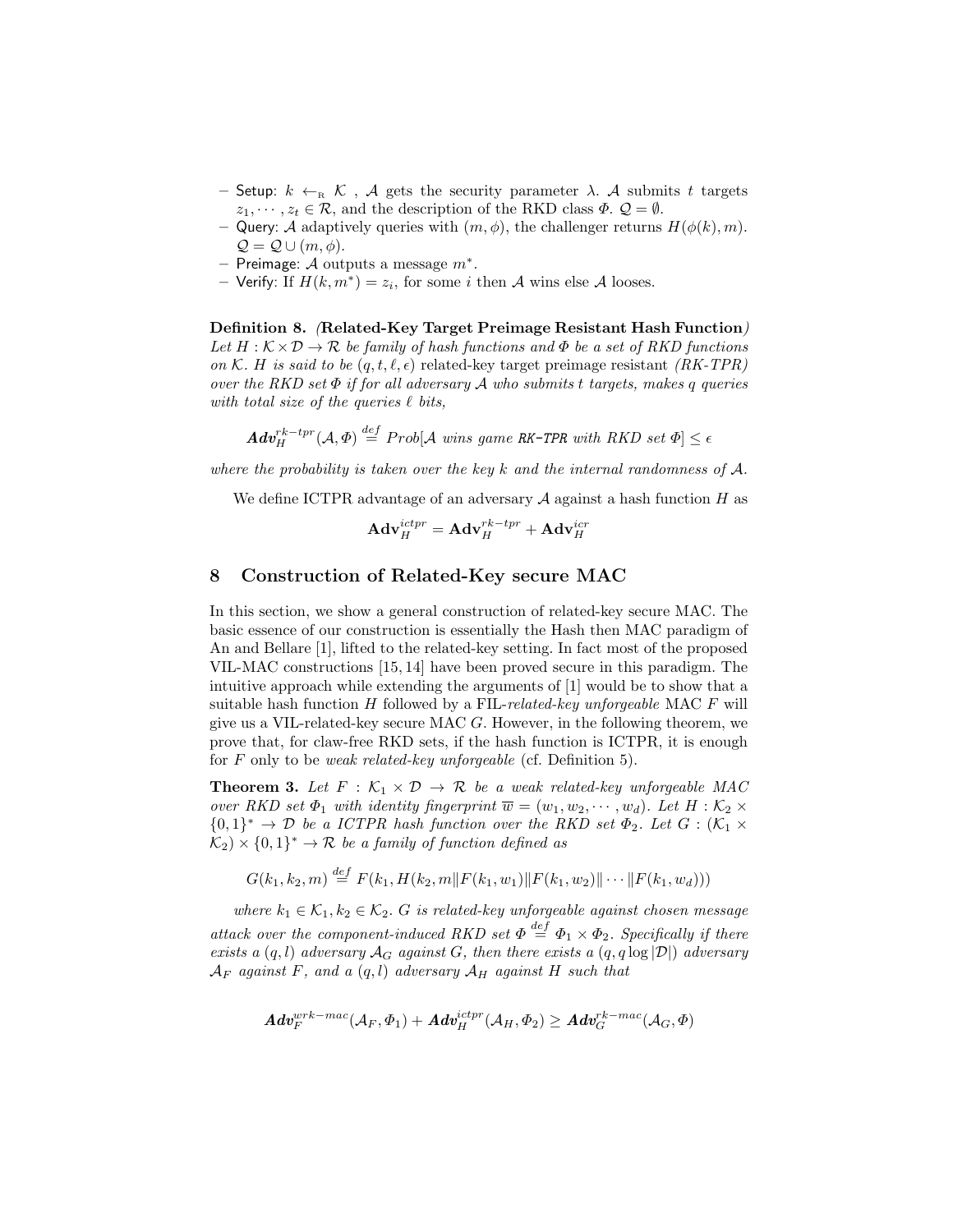*Proof.* Let  $\tau_{\text{id}} = F(k_1, w_1) || F(k_1, w_2) || \cdots || F(k_1, w_d)$ , and  $\tau_{\phi_1} = F(\phi_1(k_1), w_1) ||$  $F(\phi_1(k_1), w_2)$   $\cdots$   $\|F(\phi_1(k_1), w_d)$ . The basic idea of the proof is the following. Let  $(m^*, \sigma)$  be a valid forgery. If  $x^* = H(k_2, m^* \| \tau_{\text{id}})$  does not collide with any previous  $H$  query (including the related-key oracles, thus maintaining identity collision resistance), or one of the  $w_i$ s of the identity fingerprint  $\overline{w}$  (thus maintaining target preimage resistance), then the query to  $F(k,.)$  is new and was not queried even to the related-key oracle  $F_{\mathsf{RK}}$ . Hence  $(x^*, \sigma)$  is a valid forgery against weak related-key unforgeable  $F_k$ . Hence we need to show that against any related-key adversary if  $x^*$  collides with the output of some previous  $H_{\text{RK}}$ query or  $x^* \in \{w_1, \dots, w_d\}$ , ICTPR property of  $H_{k_2}$  can be broken. The arguments for those cases are straightforward. We refer the reader to the full version for the formal proof.

Up to this point, our approach closely matched with the approach of Bellare and Cash, who also used similar arguments. The difference comes in while constructing a ICTPR hash function. While [3] assumes an unkeyed collision resistant function with tailor-made range, we present a mode of operation based on fixed-input length related-key secure MAC ( to construct VIL-related key unforgeable MAC) in the next section. We mention that given a keyed collision resistant hash function  $H(k, \cdot)$ , one can easily get an ICTPR hash function (against claw-free transformations),  $\hat{H}(k,.)$  defined as  $\hat{H}(k,m) = k||H(k,m).$ However, when constructing from block ciphers (as done in practice), this construction is trivially insecure (as it gives away the key). Additionally, to use it in Theorem 3, the final transformation requires to have a larger domain. On the other hand, our construction can be instantiated with a single related-key unpredictable function with independently sampled keys.

## 9 ICTPR from FIL-RKUF

In this section, we propose a mode of operation to construct a ICTPR hash function from length preserving related-key unforgeable MACs. Such a mode along with Theorem 3 will give us a variable input length MAC. We stress that the proof works for any RKD set, i.e. if one starts with a fixedinput-length related-key unpredictable function, secure without the claw-free assumption on the RKD set, the resulting MAC remains secure without the claw-free assumption.

We will describe the mode in two steps. First we shall describe a domain extension of fixed-input-length ICTPR compression function. Then we shall show that the enciphered CBC compression function of Dodis, Pietrzak, and Puniya [14] can be used to construct a fixed-input-length ICTPR compression function from length preserving related-key unforgeable MACs.

#### 9.1 VIL-ICTPR Hash Function from ICTPR compression function

We shall use a variant of prefix free Merkle-Damgård iteration. Let  $\mathcal{D} = \{0, 1\}^{2n}$ ,  $\mathcal{R} = \{0,1\}^n$ , and  $H': \mathcal{K} \times \mathcal{D} \to \mathcal{R}$  be a fixed-input-length ICTPR compression function.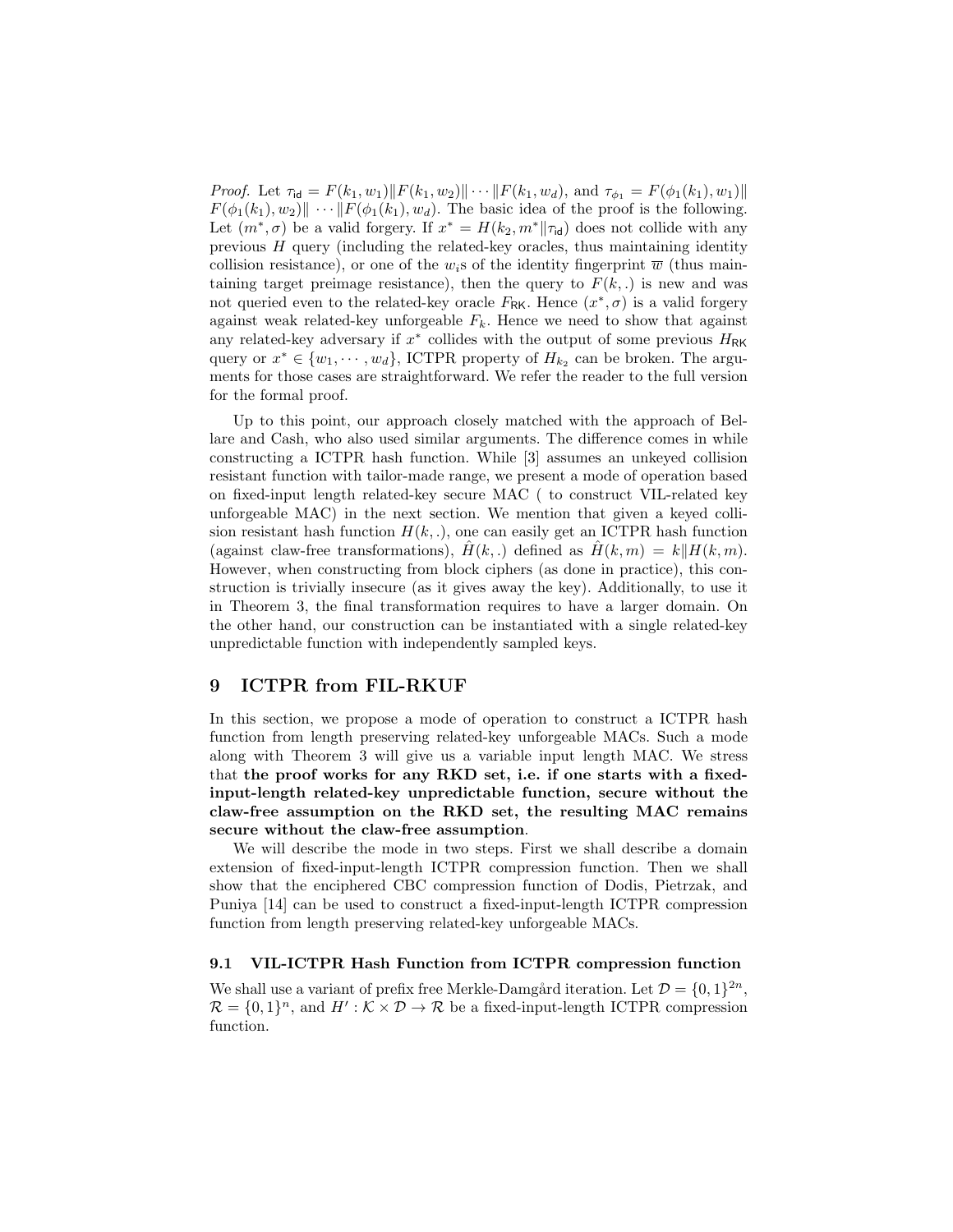PADDING RULE Let m be input message. Let  $len(m) = |m|$  be the length of the message. The message m is divided into blocks of  $n-1$  bits. If  $len(m)$  is not a multiple of  $n-1$ , the last block is padded with a bit 1 and sufficiently many 0s. After this padding let  $m_1, m_2, \cdots, m_l$  be the blocks. The final padded message  $PAD(m)$  will be the following

$$
PAD(m) = y_1||y_2|| \cdots ||y_l||y,
$$

where each  $y_i = 0||m_i$ , and  $y = 1||len(m)$ .

THE MODE. Our mode is essentially the Merkle-Damgård mode with an extra round at the end with  $1||0^{n-1}$  as the message block. Formal algorithm of the iteration is the following

| <b>Algorithm 1</b> pseudo-code for the pfNI mode of operation |
|---------------------------------------------------------------|
| function $pfNI^{H'}(k, m)$                                    |
| $h_0 \leftarrow 0^n$                                          |
| $PAD(m) = y_1  y_2   \cdots   y_l  y$                         |
| for $1 \leq i \leq l$ do                                      |
| $h_i \leftarrow H'(k, h_{i-1}  y_i)$                          |
| $h_{l+1} \leftarrow H'(k, h_l  y)$                            |
| $h \leftarrow H'(k, h_{l+1}  1  0^{n-1})$                     |
| return $h$                                                    |

SECURITY. Now we show that the  $pfNI$  mode is ICTPR preserving. Let  $H'$ :  $\mathcal{K} \times \{0,1\}^{2n} \to \{0,1\}^n$  be a compression function. We shall prove that, if there exists an adversary  $\mathcal{A}_H$  against  $H \stackrel{def}{=} pf N I^{H'}$  breaking the ICTPR property, then there is an adversary  $\mathcal{A}_{H'}$  against the ICTPR property of  $H'$ . To show this, we need to show reductions for both identity collision resistance and target preimage resistance (cf. Section 7).

Simulation of H.  $\mathcal{A}_{H'}$  has access to the oracle  $H'_{\text{RK}}$ . Simulation of oracle  $H_{RK}$ will be performed by querying  $H'_{\text{RK}}$ . During the simulation,  $\mathcal{A}_{H'}$  maintains a list  $Q$  containing the queries to  $H'_{\rm RK}$  and the corresponding responses.

Reduction for Identity Collision Resistance: Suppose  $A_H$  breaks the identity collision resistance of H. Recall that, identity collision resistance requires that no query  $(m^*, id)$  generates a collision with a previous  $(m, \phi)$  ( $\phi$  may or may not be id) query. Hence,  $\mathcal{A}_H$  makes a  $(m^*, \text{id})$  query to H such that  $H(k, m^*) =$  $H(\phi(k), m)$  and  $(m, \phi)$  query was made before  $(m^*, id)$  query.

Let  $h_{\ell^*+1}$  be the penultimate chaining value during the computation of  $H(k, m^*)$ . The following two cases can happen depending on whether  $h_{\ell^*+1}$ was given as a response of some previous  $H'_{\mathsf{RK}}$  query. Let  $x = h_{\ell+1} || 10^{n-1}$  be the last H' query during the computation of  $H(\phi(k), m)$ .

1.  $h_{\ell^*+1} = IV$ : If  $h_{\ell^*+1}$  is equal to IV, then we can show a reduction breaking the target preimage resistance of  $H'$ . We analyze it in the reduction for target preimage resistance.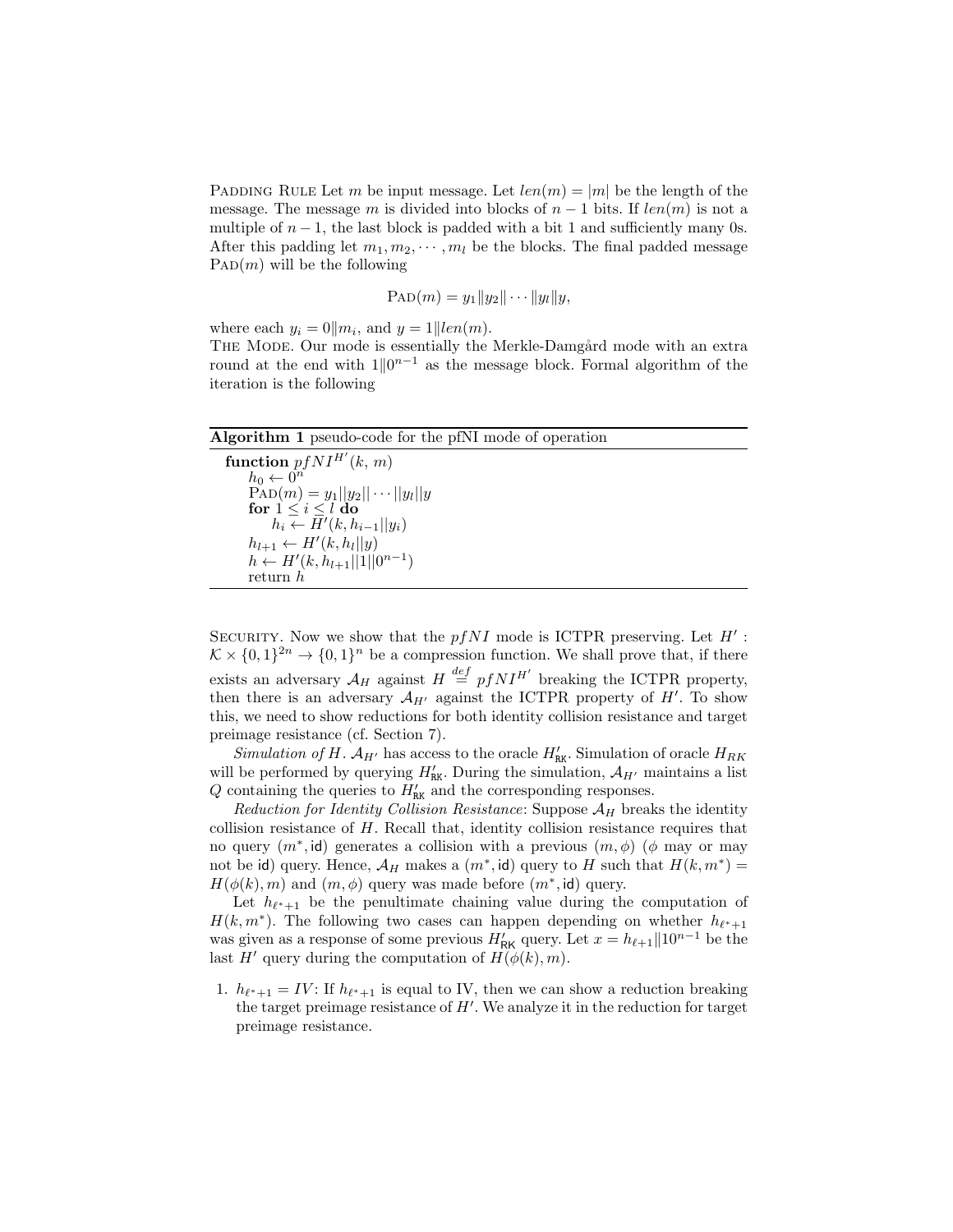2.  $H'(k, h_{\ell^*+1}||\omega)$  was not queried during the simulation for any  $\omega \in$ {0,1}<sup>n</sup>: The padding ensures that 10<sup>n-1</sup> is the last message block of all the queries. Hence  $h_{\ell^*+1} \neq h_{\ell+1}$ . Moreover,  $H'(k, h_{\ell^*+1} \| 10^{n-1})$  has been queried after  $H'(\phi(k), h_{\ell+1} || 10^{n-1}).$ As  $H(k, m^*) = H(\phi(k), m)$ , obviously

$$
H'(k, h_{\ell^*+1} \| 10^{n-1}) = H'(\phi(k), h_{\ell+1} \| 10^{n-1}).
$$

This collision breaks the identity collision resistance property of  $H'$ .

3.  $H'(k, h_{\ell^*+1}||\omega)$  was queried during the simulation for some  $\omega$ : If  $h_{\ell^*+1}$  is not equal to IV, then  $h_{\ell^*+1}$  matches with some chaining value during the simulation of the  $pfNI$  mode on some previous  $(m', id)$  query. As  $m^* \neq m'$ , by standard argument of prefix free padding and collision resistance of Merkle-Damgård iteration, we will find a collision with some previous  $H'(k,.)$  query.

Reduction for Target Preimage resistance: When  $A_H$  submits the set of "target images"  $\{z_1, \dots, z_t\}$ ,  $\mathcal{A}_{H'}$  submits  $T = \{IV, z_1, \dots, z_t\}$ . For each  $H_{\mathsf{RK}}(m, \phi)$ query,  $\mathcal{A}_{H'}$ , simulates the  $pfNI^{H'_{\mathsf{RK}}}$  by making queries  $H'_{\mathsf{RK}}$ . She checks whether during the simulation, output of some  $H'(k,.)$  query is in T. In such a case, she wins trivially. Note that, this takes care of the left out case in the reduction of identity collision resistance.

If none of the outputs are in T, and  $\mathcal{A}_H$  outputs  $m^*$ ,  $\mathcal{A}_{H'}$  simulates the  $pfNI$ mode and outputs the last compression function input  $(h_{\ell}^* + 1 \Vert | 10^{n-1})$  as the output.

So in all the cases, if  $\mathcal{A}_H$  breaks the ICTPR property of H,  $\mathcal{A}_{H'}$  breaks the ICTPR property of  $H'$ .

**Lemma 2.** Let  $H' : \mathcal{K} \times \{0,1\}^{2n} \rightarrow \{0,1\}^n$  be a compression function. Let  $H: \mathcal{K} \times \{0,1\}^* \to \{0,1\}^n$  be a hash function defined as

$$
H(k,m) \stackrel{def}{=} pfNI^{H'}(k,m).
$$

For all adversary  $A_H$  making q queries of total bit length l, there exists an  $adversary$   $\mathcal{A}'_H$  making  $\lceil q l/(n-1)\rceil+q$  queries of total bit length  $n(\lceil q l/(n-1)\rceil+q),$ such that

$$
\mathbf{Adv}^{ictpr}_H(\mathcal{A}_H, \varPhi) \leq \mathbf{Adv}^{ictpr}_{H'}(\mathcal{A}_{H'}, \varPhi)
$$

#### 9.2 Constructing ICTPR hash function using Length Preserving RK-MAC

In this section we prove that the  $p f N I$  mode instantiated with enciphered CBC-MAC compression function using a length-preserving, related-key-unforgeable function, gives a ICTPR hash function. Let  $F : \mathcal{K} \times \{0,1\}^n \to \{0,1\}^n$  be a family of functions. The EnCBC compression function based on length preserving function F is defined as  $H'_{k_1,k_2}(x_1,x_2) = F(k_1,x_1) \oplus F(k_2,x_2)$ .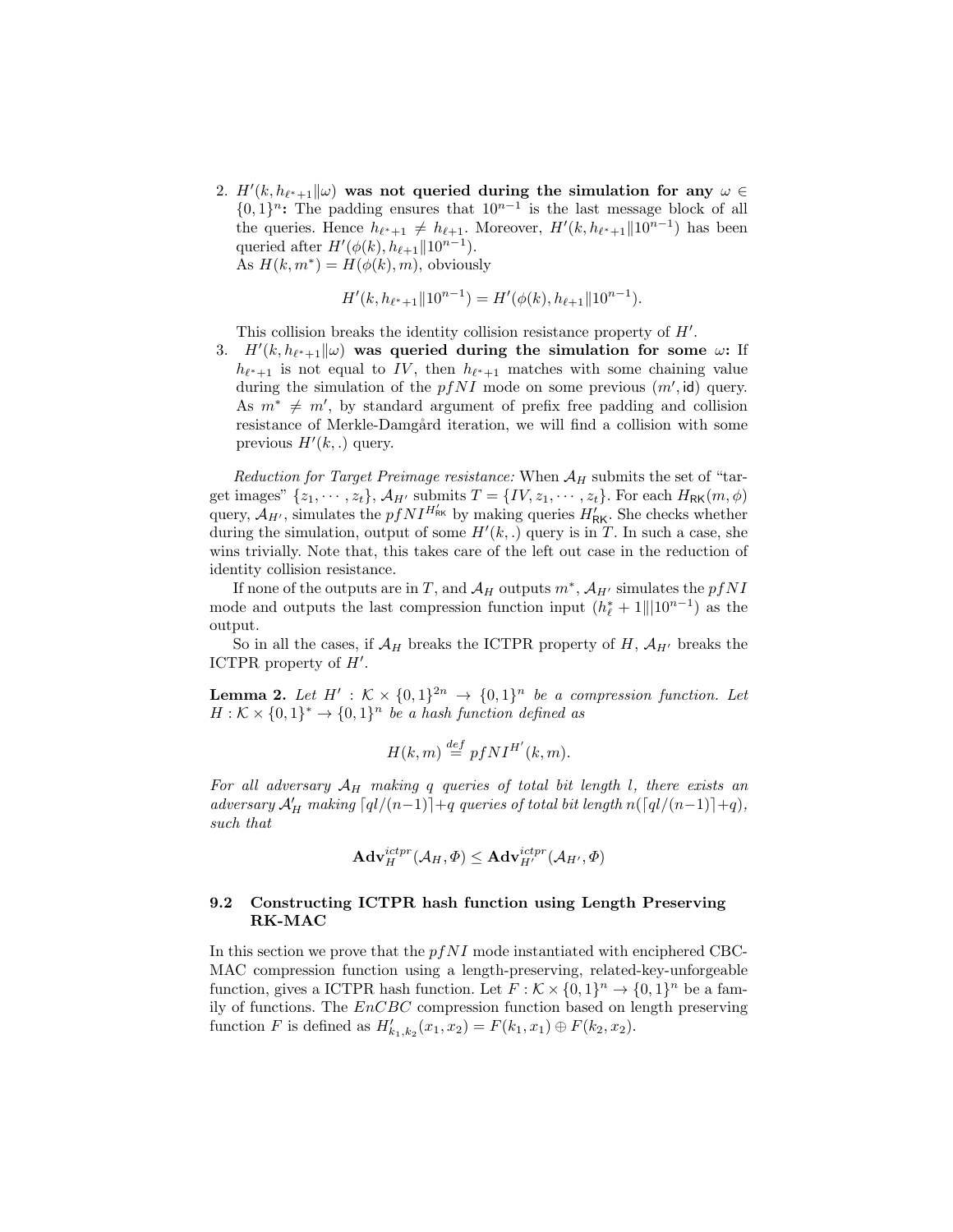**Lemma 3.** Let  $F: K \times \{0,1\}^n \to \{0,1\}^n$  be a family of related-key unforgeable function over  $\Phi$  with identity fingerprint  $\overline{w} = \{w_1, \dots, w_d\}$ . Define  $H' : (\mathcal{K} \times$  $\mathcal{K}) \times \{0,1\}^{2n} \to \{0,1\}^n$  as

$$
H'_{k_1,k_2}(x_1,x_2) \stackrel{def}{=} F(k_1,x_1) \oplus F(k_2,x_2).
$$

Define  $H: (\mathcal{K} \times \mathcal{K}) \times \{0,1\}^* \to \{0,1\}^n$  as

$$
H(k_1, k_2, m) \stackrel{def}{=} pfNI^{H'}(k_1, k_2, m)
$$

Define  $\Psi : \{0,1\}^{2\kappa} \to \{0,1\}^{2\kappa}$  as

$$
((\varPhi \setminus \{\mathsf{id}\}) \times \varPhi) \cup (\mathsf{id}, \mathsf{id})
$$

Then H is ICTPR against Related-Key Attack over the RKD set  $\Psi$ . For all adversary  $A_H$  making q queries of total bit length l, there exists an adversary  $\mathcal{A}_F$  making  $\lceil q l/(n-1)\rceil + q$  queries of total bit length  $n(\lceil q l/(n-1)\rceil + q)$ , such that

$$
\mathbf{Adv}^{ictpr}_H(\mathcal{A}_H,\mathit{\Psi})\leq \bigg(\frac{q^4}{2}+\frac{q^2d}{2}\bigg)\mathbf{Adv}^{rk-mac}_F(\mathcal{A}_F,\mathit{\Phi})
$$

The most natural way to prove the above Lemma will be to show that EnCBC construction, instantiated with RK-MAC gives an ICTPR compression function. However, there is an obstacle to prove such a claim. Recall that we want to show that when there is an ICTPR attack against the compression function, we can mount related-key forgery against the underlying RK-MAC. The general technique is to guess the colliding queries, and predict the output of chronologically last query. Unfortunately, the chronologically last query can indeed be on related-key(the target key of ICTPR attack may be derived from two separate target key queries made before the related-key query).

We give a direct proof the ICTPR security of the mode of operation, instantiated with EnCBC compression function. Specifically, we show that for both the conditions, described in the previous section, we can mount related-key forgery against the underlying MACs. We refer the reader to full version for the full proof.

## 10 Bellare-Cash construction is MAC preserving

Finally, as an application of Theorem 3, we show that the PRF construction of Bellare and Cash [3], can also be used to construct a related-key unforgeable MAC against chosen message attack. Note that, this construction uses an unkeyed collision resistance hash function H. Although, we focused on keyed hash function for all the previous results, we state this result to be complete in our analysis of related-key security of message authentication codes.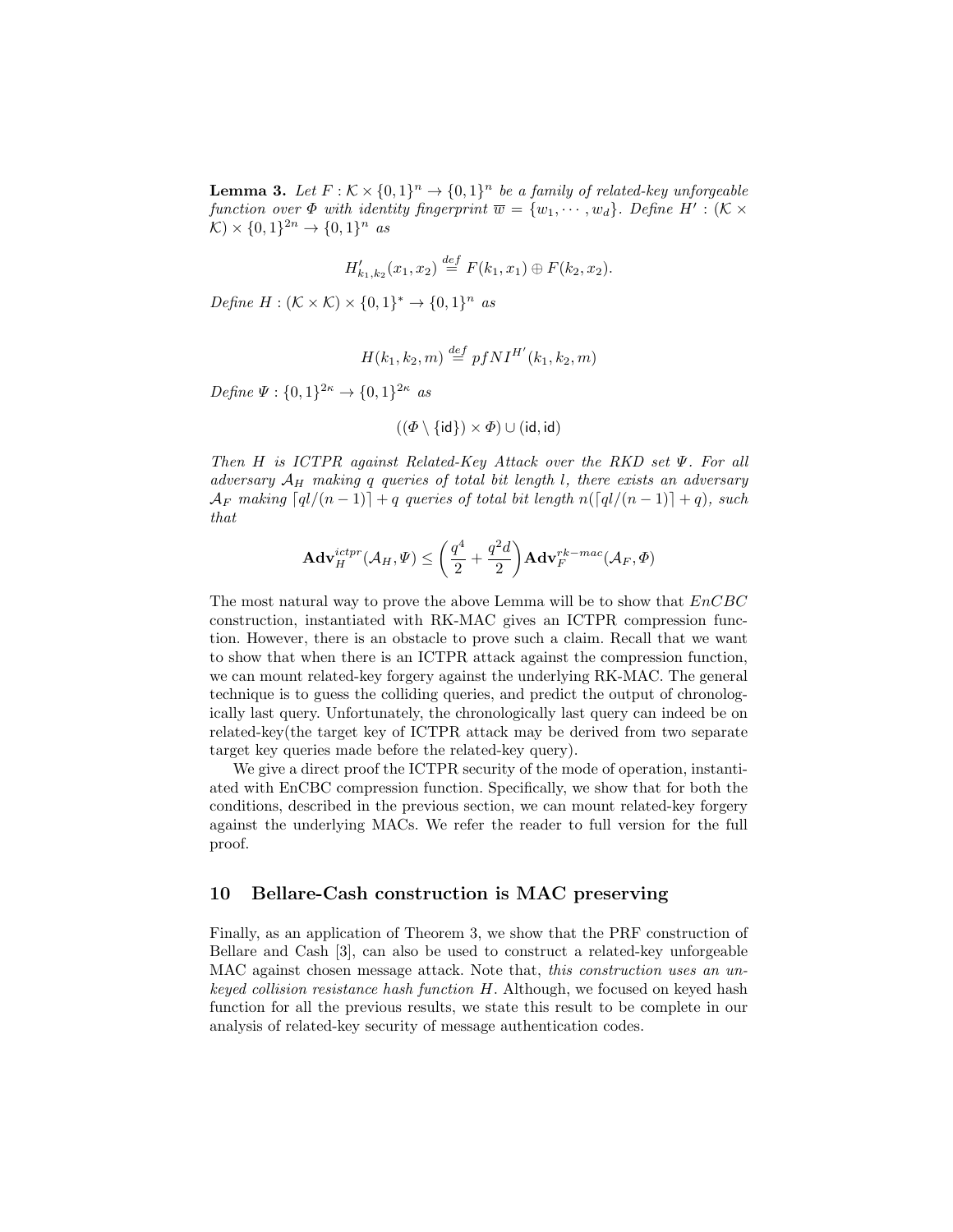**Theorem 4.** Let  $F: K \times D \to \mathcal{R}$  be a weak related-key unforgeable MAC over RKD set  $\Phi$  with identity fingerprint  $\overline{w} = (w_1, w_2, \dots, w_d)$ . Let  $H : \{0,1\}^* \to$  $\mathcal{D}\setminus\{w_1,\cdots,w_d\}$  be a collision resistant hash function. Let  $G:\mathcal{K}\times\{0,1\}^*\to\mathcal{R}$ be a family of functions defined as

$$
G(k, M) \stackrel{def}{=} F(k, H(M||F(k, w_1)||F(k, w_2)||\cdots||F(k, w_d))) \qquad k \in \mathcal{K}.
$$

G is related-key unforgeable against chosen message attack over the RKD set Φ. Specifically if there exists a  $(q, l)$  adversary  $\mathcal{A}_G$  against G, then there exists a  $(q, q \log |D|)$  adversary  $\mathcal{A}_F$  against F, and a  $(q, l)$  adversary  $\mathcal{A}_H$  against H such that

$$
\boldsymbol{Adv}_{H}^{cr}(\mathcal{A}_{H}) + \boldsymbol{Adv}_{F}^{wrk-mac}(\mathcal{A}_{F}, \varPhi) \geq \boldsymbol{Adv}_{G}^{rk-mac}(\mathcal{A}_{G}, \varPhi)
$$

Proof (Proof Sketch). The proof is similar (infact, special case) to Theorem 3 and we skip the proof.

## 10.1 Security against partial key transformation from DDH assumption

In this section, we give a concrete construction of a related-key secure MAC based on the following MAC construction, due to Dodis, Kiltz, Pietrzak, and Wichs [12] based on the hash proof system of Cramer and Shoup.

 $MAC_{HPS}$ 

- **Setup.** p is a large prime. G is a group of order p. g is a random generator of  $\mathbb{G}$ .  $\hat{H}: \mathbb{G}^2 \times \mathcal{D} \to \mathbb{Z}_p$  is a collision resistant hash function.  $\mathcal{K} = \mathbb{Z}_p^3$ ,  $\mathcal{R} = \mathbb{G}^3$ .
- Key Generation: the secret key is  $k = (k_1, k_2, k_3) \leftarrow_R \mathbb{Z}_p^3$ .
- **MAC**:  $F : \mathcal{K} \times \mathcal{D} \to \mathcal{R}$  is defined as

$$
F(k_1, k_2, k_3, m) \stackrel{def}{=} (g \leftarrow_R \mathbb{G}, V = g^{k_1}, g^{k_2 \hat{H}(g, V, m) + k_3}) \qquad m \in \mathcal{D}, k_1, k_2, k_3 \in \mathbb{Z}_p.
$$

For any element  $k = (k_1, k_2, k_3) \in \mathcal{K}$  and  $\Delta = (0, \delta_2, \delta_3) \in \mathbb{Z}_p^3$ , define  $k \circ \Delta =$  $(k_1, k_2 + \delta_2, k_3 + \delta_3)$  where  $+$  is addition modulo p. It is easy to check that K is a group under  $\circ$ . The group induced RKD class over  $K$  will be defined as  $\Phi \stackrel{def}{=} \phi_{\Delta}(k) = (k \circ \Delta).$ 

Although  $MAC_{HPS}$  is not key-homomorphic in general, but it is indeed key homomorphic over  $\Phi$ . Hence, we get the following lemma.

**Lemma 4.**  $MAC_{HPS}$  is weakly unforgeable against related-key attack over  $\Phi$ .

To use Theorem 4, it is now enough to prove the existence of a fingerprint for  $MAC_{HPS}$ . Due to space constraint we leave out the identity-fingerprint for  $MAC_{HPS}$  in this version.

**Theorem 5.** Let  $G$  be a prime order group of p elements,  $g_1, g_2$  be two random generators of  $\mathbb{G}$ . Let  $w_1, w_2$  be two distinct elements from  $\mathcal{D}$ . Suppose  $H : \mathcal{D} \times$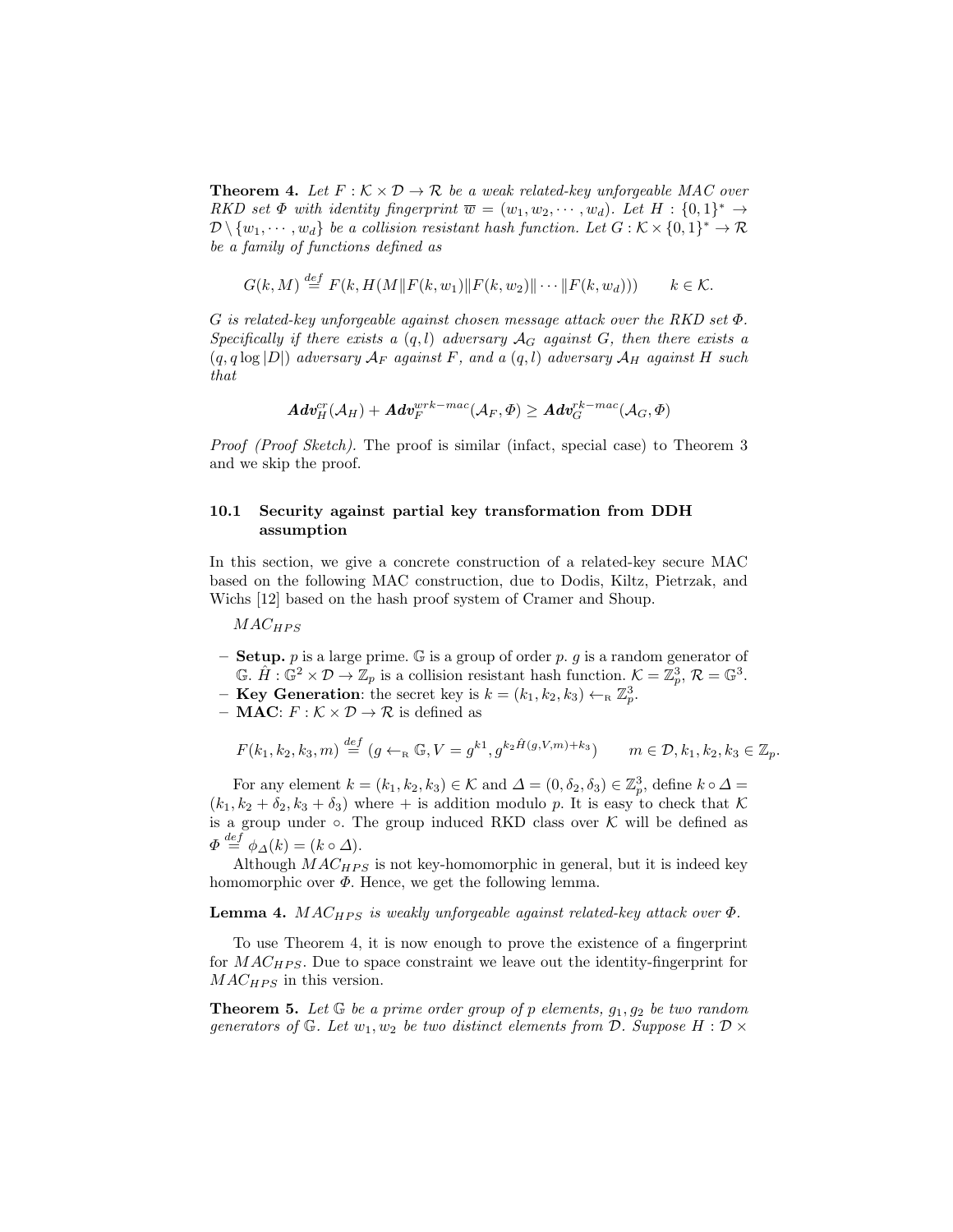$\mathbb{G} \to \mathcal{D} \setminus \{w_1, w_2\}$  and  $\hat{H} : \mathbb{G}^2 \times \mathcal{D} \to \mathbb{Z}_p$  be two collision resistant hash functions. Define  $\mathcal{K} = \mathbb{Z}_p^3$ ,  $\mathcal{R} = \mathbb{G}^3$ . Define  $G_{HPS}: \mathcal{K} \times \mathcal{D} \to \mathcal{R}$  defined as

$$
G_{HPS}(k_1, k_2, k_3, m) \stackrel{def}{=} MAC_{HPS}(k_1, k_2, k_3, H(m, \Gamma))
$$

where

$$
\Gamma = g_1, g_1^{k_1}, g_1^{k_2 \hat{H}(g_1, V, w_1) + k_3}, g_2, g_2^{k_1}, g_2^{k_2 \hat{H}(g_2, V, w_2) + k_3})
$$

Let  $A_G$  be an adversary against the related-key unforgeability of G under chosen message attack over RKD set  $\Phi$ , and  $\mathcal{A}_G$  makes q queries. Then we can construct an adversary  $A_{DDH}$  against the DDH problem in  $\mathbb{G}$ , an adversary  $\mathcal{A}_H$  against collision resistance of H, and an adversary  $\mathcal{A}_{\hat{H}}$  against collision resistance of  $\hat{H}$  such that

$$
\mathbf{Adv}^{rk-mac}_G(\mathcal{A}_G, \Phi) \leq \mathbf{Adv}^{ddh}_\mathbb{G}(\mathcal{A}_{DDH}) + \mathbf{Adv}^{cr}_H(\mathcal{A}_H) + \mathbf{Adv}^{cr}_{\hat{H}}(\mathcal{A}_{\hat{H}})
$$

#### 10.2 Towards full security

Previous construction, although very efficient in terms of the keysize, is only secure against partial key transformation. Now, we construct a related-key unforgeable MAC against a full group induced key transformation. The weak unforgeable MAC is based on another construction of Dodis et. al. [12] which is again based on weak PRF and arguments of Waters.

 $MAC_W$ 

- Setup. *p* is a large prime. G is a group of order *p*. Message space is  $\{0,1\}^{\lambda}$ .  $\mathcal{K}=\mathbb{Z}_p^{\lambda+1},\,\mathcal{R}=\tilde{\mathbb{G}}^3.$
- **Key Generation**: the secret key is  $k = (k_0, k_1, \dots, k_\lambda) \leftarrow_R \mathbb{Z}_p^{\lambda+1}$ .
- **MAC**:  $F : \mathcal{K} \times \mathcal{D} \to \mathcal{R}$  is defined as

$$
F(k_0, k_1, \cdots, k_\lambda, m) \stackrel{def}{=} (g \leftarrow_R \mathbb{G}, g^{k_0 + \sum_{i=1}^\lambda m[i]k_i})
$$

For any element  $k = (k_0, k_1, \dots, k_\lambda) \in \mathcal{K}$  and  $\Delta = (\delta_0, \delta_1, \dots, \delta_\lambda) \in \mathbb{Z}_p^{\lambda+1}$ , define  $k \circ \Delta = (k_0 + \delta_0, \dots, k_\lambda + \delta_\lambda)$  where  $+$  is addition modulo p. It is easy to check that K is a group under  $\circ$ . The group induced RKD class over K will be defined as  $\Phi \stackrel{def}{=} \phi_{\Delta}(k) = (k \circ \Delta).$ 

 $MAC_W$  is key-homomorphic in an obvious way. Using Lemma 1

**Lemma 5.** MAC<sub>W</sub> is weakly unforgeable against related-key attack over  $\Phi$ .

Using Theorem 4, we get the following theorem

**Theorem 6.** Let  $G$  be a prime order group of p elements. Let

$$
\overline{w} = \{0^{\lambda}, 10^{\lambda - 1}, 010^{\lambda - 2}, \cdots, 0^{\lambda - 1}1\}
$$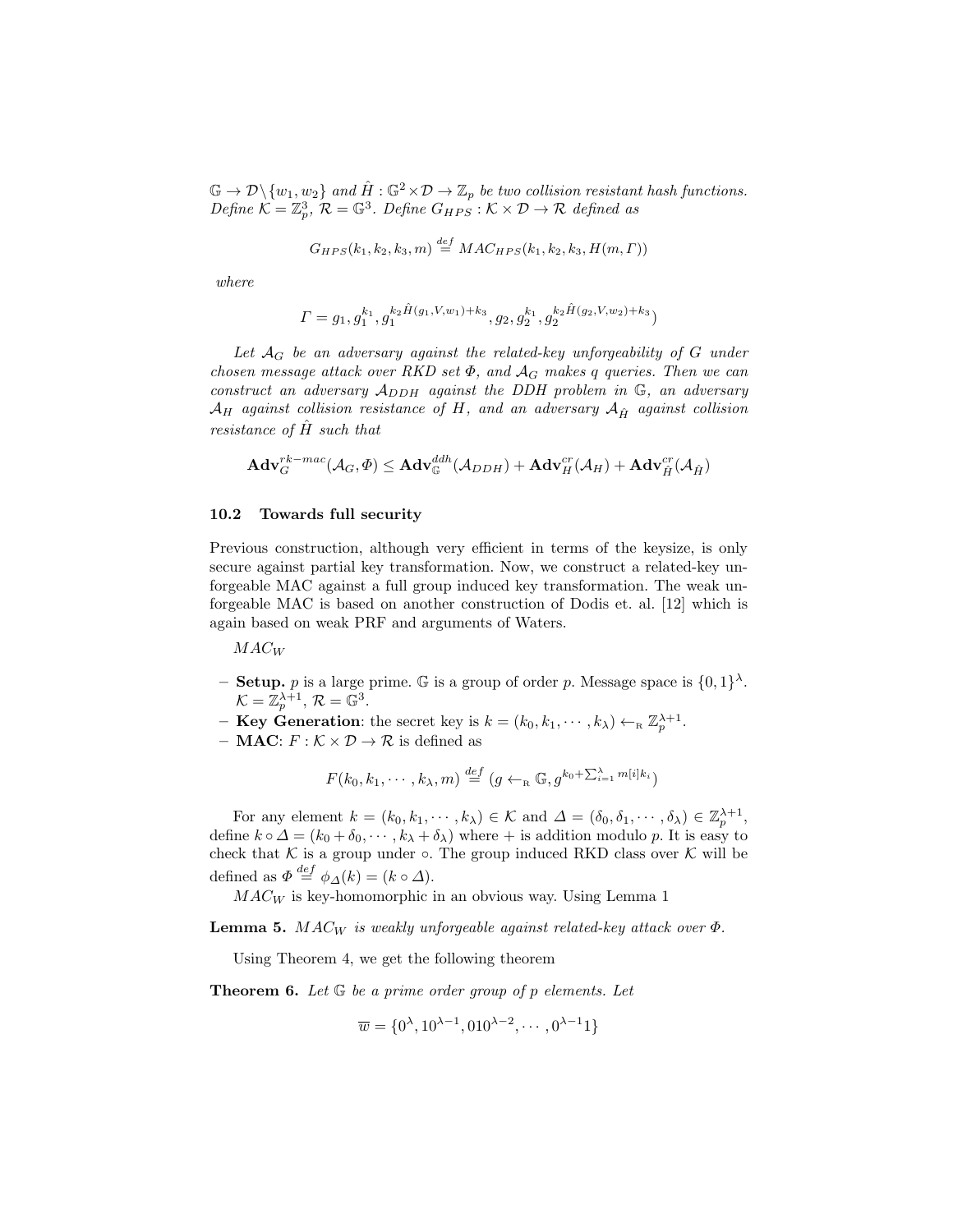Suppose  $H : \mathcal{D} \times \mathbb{G}^{2(\lambda+1)} \to \mathcal{D} \setminus {\overline{w}}$  be a collision resistant hash functions.  $\hat{Define\,} \mathcal{K} = \mathbb{Z}_p^{\lambda+1}, \mathcal{R} = \mathbb{G}^2.$  Define  $\hat{G}_W : \mathcal{K} \times \mathcal{D} \to \mathcal{R}$  as

 $G_W(k,m) \stackrel{def}{=} MAC_W(k, H(m, MAC_W(k, 0^{\lambda}), MAC_W(k, 10^{\lambda-1}), \cdots, MAC_W(k, 0^{\lambda-1})))$ 

Let  $\mathcal{A}_G$  be an adversary against the related-key unforgeability of  $G_W$  under chosen message attack over RKD set  $\Phi$ , and  $\mathcal{A}_G$  makes q queries. Then we can construct an adversary  $\mathcal{A}_{DDH}$  against the DDH problem in  $\mathbb{G}$ , an adversary  $\mathcal{A}_H$ against collision resistance of H such that

$$
\mathbf{Adv}^{rk-mac}_G(\mathcal{A}_G, \varPhi) \leq \mathbf{Adv}^{ddh}_\mathbb{G}(\mathcal{A}_{DDH}) + \mathbf{Adv}^{cr}_H(\mathcal{A}_H)
$$

# 11 Conclusion

Security against related-key attacks is currently considered as a major challenge for symmetric key cryptography. In this paper, we considered security of message authentication codes against related-key attacks. We formalized the security definitions and identified feasible key transformations. We also presented the first security analysis for domain extension of related-key secure unpredictable functions(MAC). However our reduction for the Enciphered CBC construction achieves a reduction-factor of  $\mathcal{O}(2^{n/4})$  queries (Lemma 3). Finding constructions with improved security bound is an interesting open problem. Specifically, analysis of related-key security of Dodis-Steinberger construction [15] will be very interesting.

# 12 Acknowledgements

We thank Mridul Nandi for useful discussions. We also thank Damien Stehlé for important feedback on the initial draft of the paper. We are grateful to the anonymous reviewers of FSE 2013 for insightful comments. Part of this work was done when Rishi was at the Centre of Excellence in Cryptology of Indian Statistical Institute, Kolkata.

# References

- 1. Jee Hea An and Mihir Bellare. Constructing VIL-MACs from FIL-MACs: Message authentication under weakened assumptions. In Michael J. Wiener, editor,  $CRYPTO'99$ , volume 1666 of  $LNCS$ , pages 252–269. Springer, August 1999.
- 2. Benny Applebaum, Danny Harnik, and Yuval Ishai. Semantic security under related-key attacks and applications. In ICS, pages 45–60, 2011.
- 3. Mihir Bellare and David Cash. Pseudorandom functions and permutations provably secure against related-key attacks. In Tal Rabin, editor, CRYPTO 2010, volume 6223 of LNCS, pages 666–684. Springer, August 2010.
- 4. Mihir Bellare, David Cash, and Rachel Miller. Cryptography secure against relatedkey attacks and tampering. In Dong Hoon Lee and Xiaoyun Wang, editors, ASI-ACRYPT 2011, volume 7073 of LNCS, pages 486–503. Springer, December 2011.